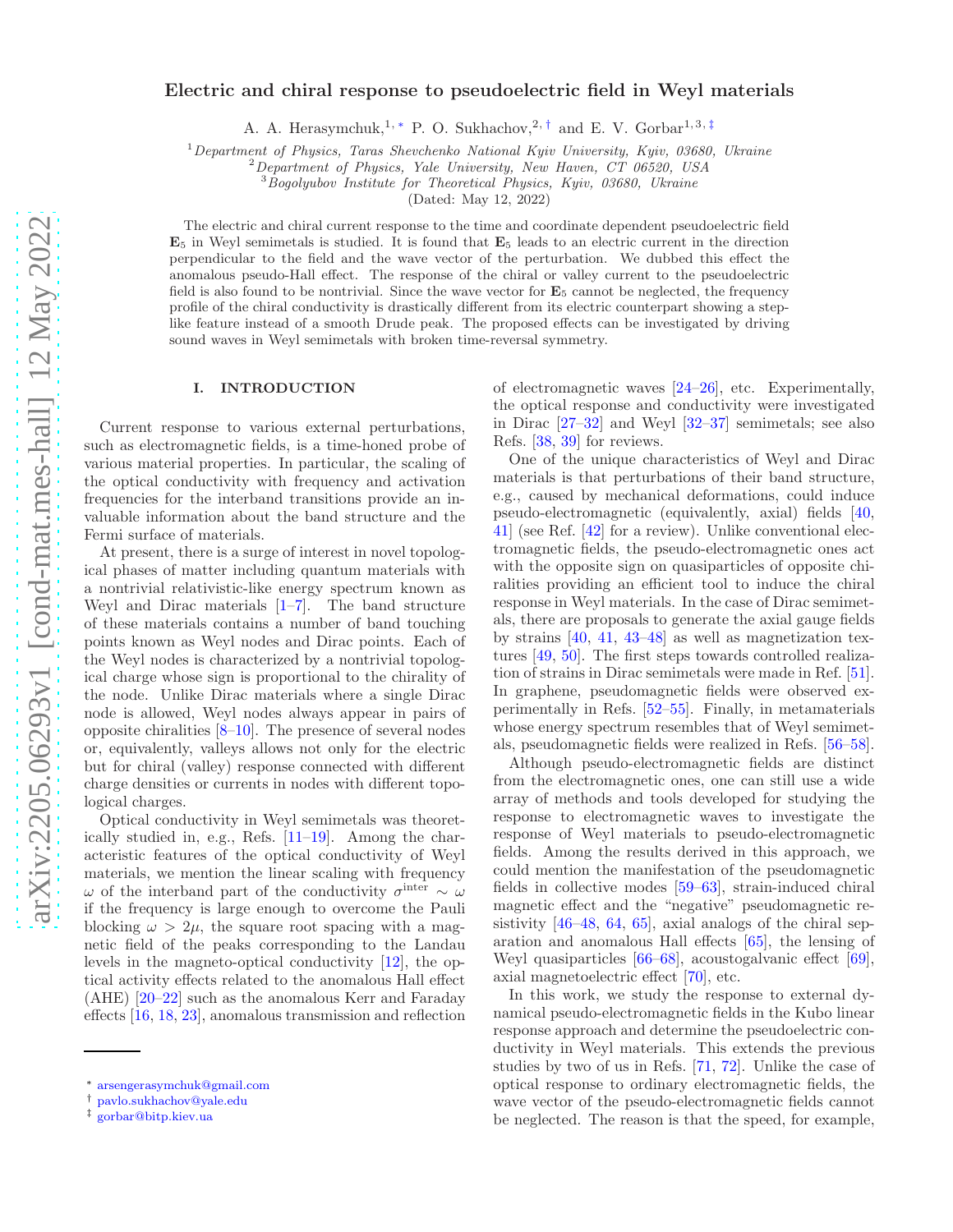of sound waves, which can induce pseudo-electromagnetic fields, is much smaller than the speed of light. Among our main results, we mention a nontrivial Hall-like electric current response to a pseudoelectric field. Since this response requires a dynamical pseudoelectric field and has a form similar to the anomalous Hall effect, we dubbed it the anomalous pseudo-Hall effect (APHE). Furthermore, we derive the chiral conductivity tensor taking into account the wave vector of the external excitation  $q \neq 0$ . The latter drastically affects the dependence of the chiral pseudoelectric conductivity on the frequency of the perturbations (e.g., sound) and makes the chiral response different from the conventional electric conductivity. In particular, the Drude peak has a finite width with a steplike feature even in the clean limit. Our results might be important for the development of the budding field of valley- and chiraltronics where the chirality of quasiparticles plays a prominent role.

The paper is organized as follows. In Sec. [II,](#page-1-0) we introduce the model and study the electric current response to pseudo-electromagnetic fields. Section [III](#page-2-0) is devoted to the chiral response. Estimates of the proposed effects are provided in Sec. [IV.](#page-5-0) The results are discussed and summarized in Sec. [V.](#page-7-0) Technical details are given in a few appendices at the end of the paper. Throughout this study we set  $k_B = 1$ .

### <span id="page-1-0"></span>II. ELECTRIC CURRENT RESPONSE

In this Section, we calculate the electric current response to the dynamical pseudoelectric field. The latter can be generated by dynamic strains such as sound or dynamical magnetization.

#### <span id="page-1-5"></span>A. Model and key notations

For simplicity, we employ a minimal linearized model of a Weyl material with broken time-reversal symmetry. The corresponding Hamiltonian is  $\hat{H} = \text{diag}(\hat{H}_+, \hat{H}_-)$ where

<span id="page-1-1"></span>
$$
\hat{H}_{\lambda} = \lambda \hbar v_F \boldsymbol{\sigma} \cdot (\mathbf{k} - \lambda \mathbf{b}). \tag{1}
$$

Here,  $v_F$  is the Fermi velocity,  $\sigma$  is the vector of the Pauli matrices acting in the pseudospin space, k is the wave vector,  $\lambda = \pm$  is the chirality or topological charge of the Weyl node, and b is the separation between the Weyl nodes in momentum space (the chiral shift).

We study the electric current response to a pseudoelectric field via the Kubo formalism (see Appendix [A](#page-8-0) for details). The latter can be used because the axial gauge field  $A_5$  interacts with Weyl quasiparticles in a similar way to the electromagnetic vector potential A, i.e., instead of  $\mathbf{k} \to \mathbf{k} + e\mathbf{A}/c$ , we have  $\mathbf{k} \to \mathbf{k} + \lambda e\mathbf{A}_5/c$ . As one can see, the key difference is the dependence on chirality  $\lambda$ . Further, as the electromagnetic vector potential, the axial field can be time- and coordinate dependent. The pseudoelectric field  $\mathbf{E}_5$  is defined is the same way as the electric field **E**, i.e.,  $\mathbf{E}_5(t, \mathbf{r}) = -\partial_t \mathbf{A}_5(t, \mathbf{r})/c$ . Therefore,  $\mathbf{E}_5(\Omega, \mathbf{q}) = i\Omega \mathbf{A}_5(\Omega, \mathbf{q})/(\hbar c)$  in the frequencymomentum space. Notice that similarly to the Weyl node separation vector b, the axial gauge field breaks the time-reversal symmetry but preserves the inversion one. Therefore, the pseudoelectric field preserves both the time-reversal and inversion symmetries.

In order to avoid confusion, we use superscript (p) for the electric current response and superscript (5, p) for the chiral current response to the pseudoelectric field. The real part of the electric conductivity tensor reads

<span id="page-1-2"></span>Re 
$$
\sigma_{ij}^{(p)}(\Omega, \mathbf{q}) = \hbar \frac{\text{Im } \Pi_{ij}^{(p)}(\Omega + i0, \mathbf{q})}{\Omega},
$$
 (2)

where the correlation function of the electric and chiral currents is

<span id="page-1-4"></span>
$$
\Pi_{ij}^{(p)}(\Omega + i0, \mathbf{q}) = e^2 \int_{-\infty}^{+\infty} d\omega \int_{-\infty}^{+\infty} d\omega' \frac{f(\omega) - f(\omega')}{\omega' - \omega - \Omega - i0} \times \int \frac{d^3k}{(2\pi)^3} \text{Tr} \left[ \hat{v}_i \hat{A}(\mathbf{k}, \omega) \gamma^5 \hat{v}_j \hat{A}(\mathbf{k} + \mathbf{q}, \omega') \right].
$$
\n(3)

Here,  $f(\omega) = 1/ \left[ e^{(\omega - \mu)/T} + 1 \right]$  is the Fermi-Dirac distribution function,  $\mu$  is the chemical potential, T is temperature,  $\hat{v}_i = \partial_{k_i} \hat{H} / \hbar$  is the velocity operator,  $\gamma^5 =$  $\text{diag}(\hat{I}, -\hat{I})$  is the chirality matrix, and  $\hat{A}(\omega; \mathbf{k})$  is the spectral function; see Appendix [A](#page-8-0) for its definition. In what follows, we mostly focus on the case of temperature small compared to the Fermi energy, i.e., set  $T \to 0$ . This allows us to obtain simpler analytical expressions without neglecting any important features. Finally, we notice that, unlike the conventional electric conductivity, we do not consider the uniform limit  $q \to 0$  in the response to the pseudoelectric field.

For Hamiltonian [\(1\)](#page-1-1), the spectral function  $\hat{A}(\omega; \mathbf{k}) =$  $\text{diag}\left(\hat{A}_{+}(\omega; \mathbf{k}), \hat{A}_{-}(\omega; \mathbf{k})\right)$  is a diagonal matrix where  $\hat{A}_{\lambda}$ with  $\lambda = \pm$  reads

<span id="page-1-3"></span>
$$
\hat{A}_{\lambda}(\omega; \mathbf{k}) = \frac{1}{2} \left[ \delta(\omega - \varepsilon_{\mathbf{k}, \lambda}) + \delta(\omega + \varepsilon_{\mathbf{k}, \lambda}) \right] \hat{I} + \frac{\hat{H}_{\lambda}}{2\varepsilon_{\mathbf{k}, \lambda}} \left[ \delta(\omega - \varepsilon_{\mathbf{k}, \lambda}) - \delta(\omega + \varepsilon_{\mathbf{k}, \lambda}) \right]. \tag{4}
$$

Here,  $\varepsilon_{\mathbf{k},\lambda} = \hbar v_F |\mathbf{k} - \lambda \mathbf{b}|$  is the dispersion relation of quasiparticles with chirality  $\lambda$ .

#### <span id="page-1-6"></span>B. Conductivity tensor

Let us calculate the pseudoelectric conductivity tensor. By using the Sokhotski-Plemelj theorem, we rewrite Eq.  $(2)$  as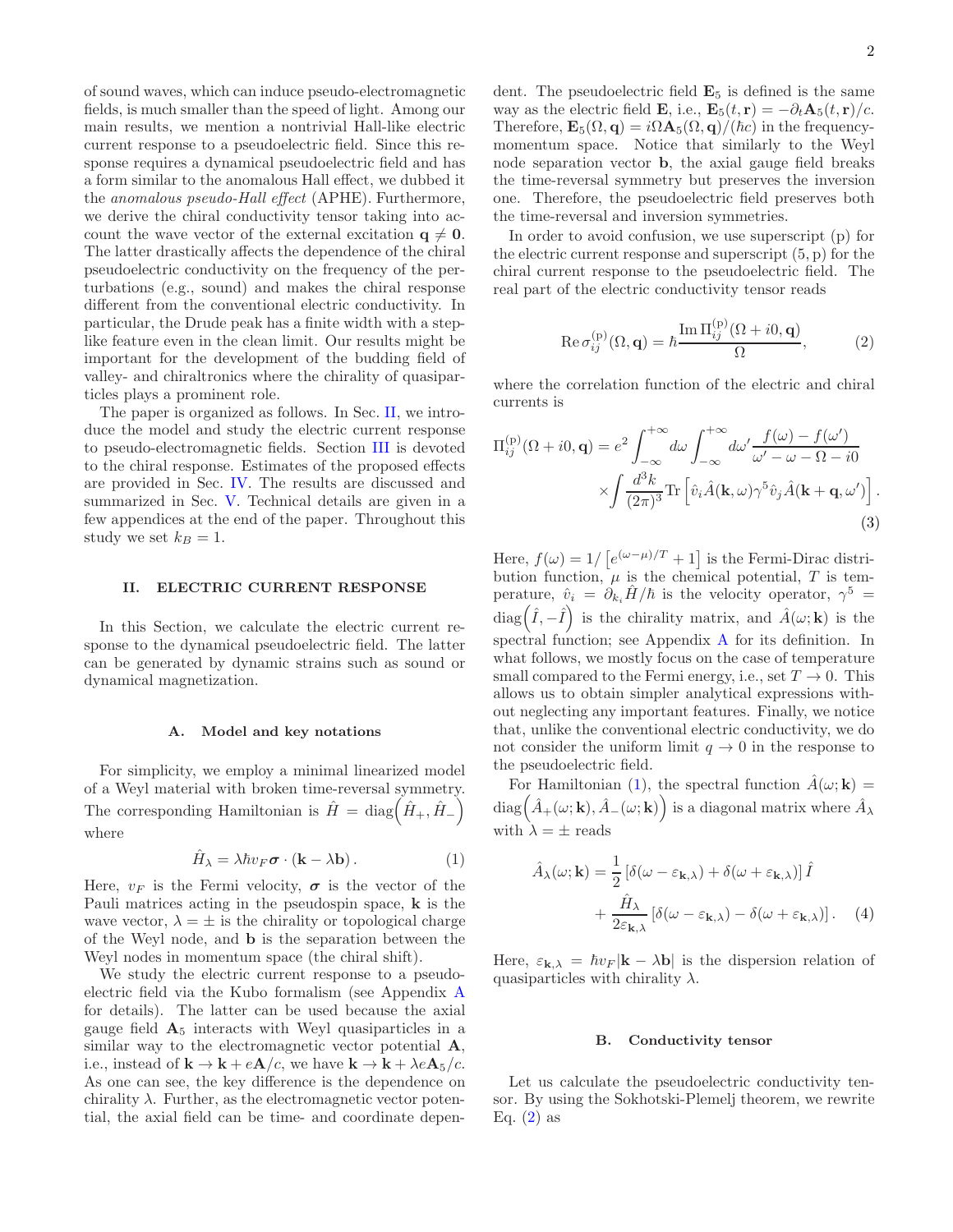<span id="page-2-1"></span>
$$
\operatorname{Re}\sigma_{ij}^{(p)}(\Omega,\mathbf{q}) = \frac{\hbar e^2}{\Omega} \operatorname{v.p.} \int_{-\infty}^{+\infty} d\omega' \int_{-\infty}^{+\infty} d\omega \frac{f(\omega) - f(\omega')}{\omega' - \omega - \Omega} \int \frac{d^3k}{(2\pi)^3} \operatorname{Im} \left\{ \operatorname{Tr} \left[ \hat{v}_i \hat{A}(\mathbf{k}, \omega) \gamma^5 \hat{v}_j \hat{A}(\mathbf{k} + \mathbf{q}, \omega') \right] \right\} + \frac{\pi\hbar e^2}{\Omega} \int_{-\infty}^{+\infty} d\omega \left[ f(\omega) - f(\omega + \Omega) \right] \int \frac{d^3k}{(2\pi)^3} \operatorname{Re} \left\{ \operatorname{Tr} \left[ \hat{v}_i \hat{A}(\mathbf{k}, \omega) \gamma^5 \hat{v}_j \hat{A}(\mathbf{k} + \mathbf{q}, \omega + \Omega) \right] \right\}, \tag{5}
$$

where v.p. denotes the principal value and we integrated over  $\omega'$  in the second term.

After straightforward but lengthy calculations, it can be shown that the only nonzero components of the con-ductivity tensor [\(5\)](#page-2-1) are  $\text{Re}\,\sigma_{ij}^{(p)}(\Omega,\mathbf{q}) = -\text{Re}\,\sigma_{ji}^{(p)}(\Omega,\mathbf{q})$ with  $i \neq j$ . Other components vanish after the summation over Weyl nodes. As we show in Appendix [C,](#page-10-0)

the conventional expressions for the electric conductivity tensor are reproduced if one omits  $\gamma^5$  in Eq. [\(5\)](#page-2-1). The off-diagonal components of the conductivity tensor are determined only by the first term in Eq. [\(5\)](#page-2-1); see Appendix [B](#page-9-0) for the details of the derivation. The result reads as

<span id="page-2-2"></span>
$$
\operatorname{Re}\sigma_{ij}^{(p)}(\Omega,\mathbf{q}) = \varepsilon_{ijl}\frac{e^2q_l}{4\pi^2\hbar} \left\{ 1 - \frac{\Omega\left(\tilde{q}^2 - \Omega^2\right)}{8\tilde{q}^3} \left[ 4\mu\Omega\ln\left|\frac{\tilde{q}^2}{(\tilde{q}-\Omega)^2}\frac{(\tilde{q}-\Omega+2\mu)(\tilde{q}-\Omega-2\mu)}{(\tilde{q}+\Omega-2\mu)(\tilde{q}+\Omega+2\mu)}\right| - 8\mu\tilde{q} \right. \\ \left. + \left. \left(\tilde{q}^2 - \Omega^2 - 4\mu^2\right)\ln\left|\frac{(\tilde{q}+\Omega+2\mu)(\tilde{q}-\Omega+2\mu)}{(\tilde{q}+\Omega-2\mu)(\tilde{q}-\Omega-2\mu)}\right| \right] \right\} = \varepsilon_{ijl}\frac{e^2q_l}{4\pi^2\hbar} \left[ 1 + \frac{\mu}{\Omega}\left(1 + \frac{8}{3}\frac{\mu^2}{\Omega^2}\right)\frac{v_s^2}{v_F^2} + o\left(\frac{v_s^2}{v_F^2}\right) \right],
$$
\n(6)

where  $\tilde{q} = \hbar v_F q$ . In the last expression, we used the sound dispersion relation  $\Omega = \hbar v_s q$ , expanded in small  $v_s/v_F$ , and assumed that  $\mu/\Omega \lesssim v_F/(2v_s)$ .

The off-diagonal conductivity  $\text{Re}\,\sigma_{ij}^{(p)}$  is not zero even at  $\mu = 0$  and acquires a simple form

<span id="page-2-3"></span>
$$
\operatorname{Re}\sigma_{ij}^{(p)}(\Omega,\mathbf{q}) = \varepsilon_{ijl} \frac{e^2 q_l}{4\pi^2 \hbar}.
$$
 (7)

Notice that there is no dependence on the chiral shift b and, at  $\mu = 0$ , on  $\Omega$ .

Let us discuss the physical meaning of the results given in Eqs.  $(6)$  and  $(7)$ . In essence, the obtained conductivity tensor means that there is a Hall-like electric current induced by the pseudoelectric field in the direction perpendicular to the field, i.e.,  $J_i(\Omega, \mathbf{q})$  =  $\sigma_{ij}^{(p)}(\Omega, \mathbf{q})E_{5,j}(\Omega, \mathbf{q})$ . Here, the pseudoelectric field is  $\mathbf{E}_5(\Omega, \mathbf{q}) = i\Omega \mathbf{A}_5(\Omega, \mathbf{q})/(\hbar c)$ . The obtained response resembles the AHE with  $\operatorname{Re} \sigma_{ij} = -\varepsilon_{ijl} e^2 b_l/(2\pi^2 \hbar)$  but it is driven by the dynamical pseudoelectric rather than electric field. Since the pseudoelectric field originates from a dynamical chiral shift, see also the discussion in Sec. [IV,](#page-5-0) we dub the proposed effect the anomalous pseudo-Hall effect.

Heuristically, one can indeed expect the APHE conductivity  $\sigma_{\text{APHE}}^{(p)} \propto q$ , where  $\text{Re } \sigma_{ij}^{(p)} = \epsilon_{ijl} q_l \sigma_{\text{APHE}}^{(p)} / q$ , in the response to the pseudoelectric field on similar grounds as one expects the appearance of the AHE conductivity  $\sigma_{\text{AHE}} \propto b$  in the response to an electric field. Indeed, momentum and chiral shift enter Hamiltonian [\(1\)](#page-1-1) and spectral function [\(4\)](#page-1-3) with different chirality prefactor  $\lambda$ . After summing over all Weyl nodes, the contributions proportional to q in the AHE cancel. On the other hand, the pseudoelectric field  $\mathbf{E}_5$  in the APHE provides the additional factor  $\lambda$  that allows for a nontrivial response proportional to the momentum q.

We present the dependence of the relative APHE conductivity  $\sigma_{APHE}^{(p)}(\mu)/\sigma_{APHE}^{(p)}(0) - 1$  on  $\mu$  in Fig. [1.](#page-3-0) As one can see, the effect of the chemical potential is negligible for  $v_s \ll v_F$ . In addition, deviations from the result in Eq. [\(7\)](#page-2-3) appear only for large frequencies  $\Omega \sim \mu$ ; see solid and dashed lines in Fig. [1.](#page-3-0) Since the Fermi energy in typical Weyl semimetals is usually larger than the frequency  $\Omega$ , we expect the corresponding "matter" contributions to play an important role in the APHE. Indeed, as one can see from Fig. [1,](#page-3-0) the effect of the Fermi energy is negligible only for small sound velocities  $v_s \ll v_F$  or small Fermi energies  $\mu \ll \Omega$ . Therefore, in order to observe the topological contribution given in Eq. [\(7\)](#page-2-3), semimetals with small Fermi energy should be used.

### <span id="page-2-0"></span>III. CHIRAL CURRENT RESPONSE

In this Section, we study the chiral current response to the dynamical pseudoelectric field. The corresponding conductivity tensor has the form [\(2\)](#page-1-2) with the replacement  $\Pi_{ij}^{(p)}(\Omega + i0, \mathbf{q}) \rightarrow \Pi_{ij}^{(5,p)}(\Omega + i0, \mathbf{q})$ , where  $\Pi_{ij}^{(5,p)}(\Omega+i0,\mathbf{q})$  is obtained by introducing  $\gamma^5\hat{v}_i$  instead of  $\hat{v}_i$  in Eq. [\(3\)](#page-1-4).

On the symmetry grounds, one could expect that the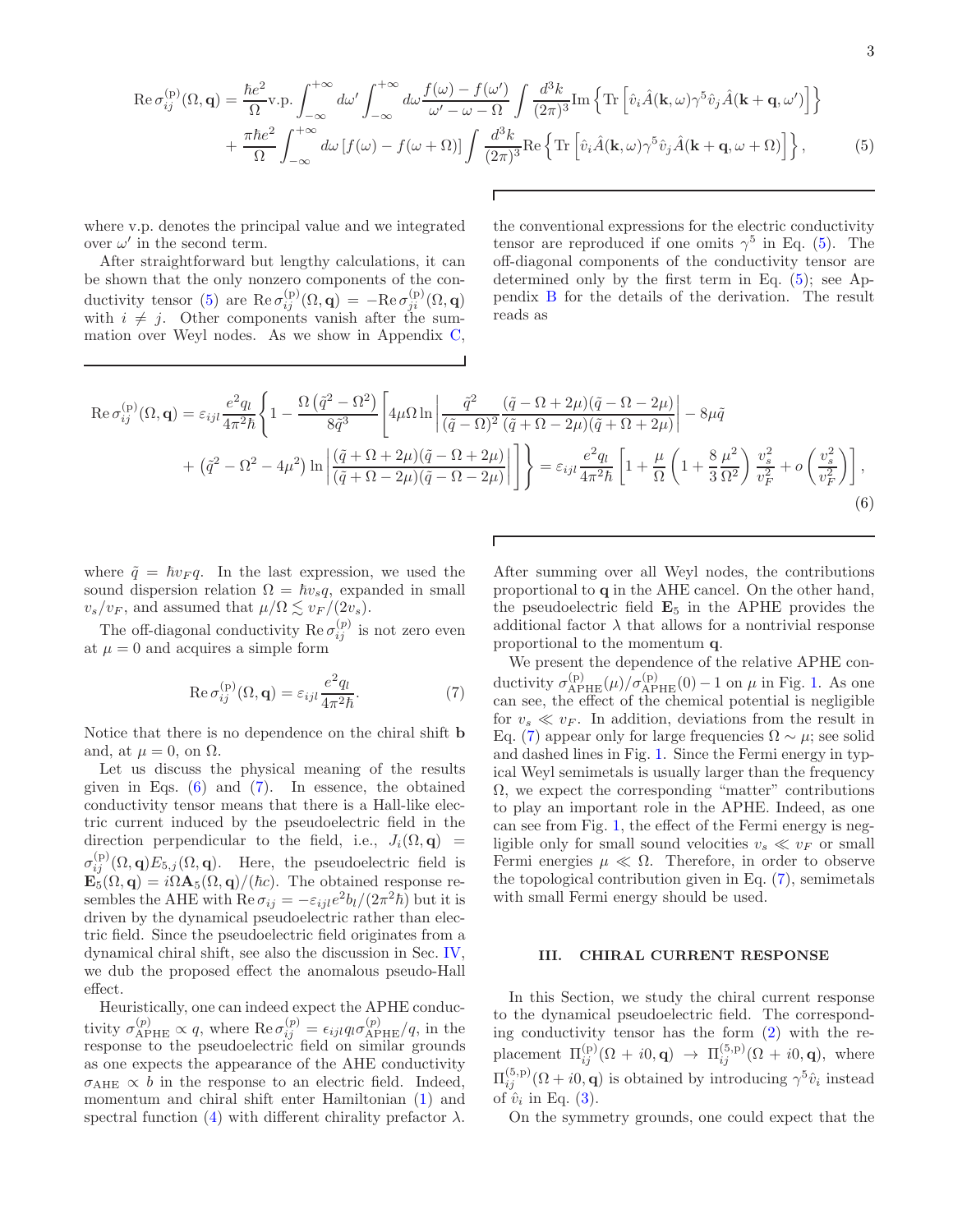

<span id="page-3-0"></span>FIG. 1. The dependence of the relative APHE conductivity  $\sigma_{APHE}^{(p)}(\mu)/\sigma_{APHE}^{(p)}(0) - 1$  on  $\mu/\Omega$  for a few values of  $v_s/v_F$ . Solid and dashed lines correspond to the exact and approximate results in Eq. [\(6\)](#page-2-2). The vertical dotted line denotes the limit of applicability of the approximate expres-sion given in the last line in [\(6\)](#page-2-2), i.e.,  $\mu/\Omega \lesssim v_F/(2v_s)$ . We used the sound dispersion relation  $\Omega = \hbar v_s q$  and defined  $\mathrm{Re}\,\sigma_{ij}^{(p)}=\epsilon_{ijl}q_l\sigma_{\mathrm{APHE}}^{(p)}/q.$ 

chiral current response to the pseudoelectric field is similar to the electric current response to the electric field. This is indeed the case if there are no terms in the Hamiltonian that intermix chiralities. Then, the chiral conductivity tensor  $\sigma_{ij}^{(5,p)}(\Omega, \mathbf{q})$  has the same form as the conventional electric conductivity tensor  $\sigma_{ij}(\Omega, \mathbf{q})$ . However, since the speed of dynamical perturbations such as sound or magnetization waves is much smaller than the speed of light, one can no longer neglect the wave vector q.

The details of the calculations and intermediate expressions are given in Appendix [C.](#page-10-0) In what follows, we present the key results assuming vanishing temperature. As we will see below, the diagonal (dissipative) components of the chiral conductivity tensor are nonvanishing. Therefore, it is important to include the effects of disorder. However, to emphasize the role of the wave vector, we first consider the clean limit where the analytical results for the chiral conductivity tensor have a simple form; see Sec. [III A.](#page-3-1) Then, we present the numerical results for two models of disorder in Sec. [III B.](#page-5-1)

### <span id="page-3-1"></span>A. Clean limit

Let us start with the clean limit. We find it convenient to separate the interband and intraband parts of the conductivity tensor in the directions perpendicular  $\sigma_{\perp}^{(5,p)}(\Omega, \mathbf{q})$  and parallel  $\sigma_{\parallel}^{(5,p)}$  $\mathbb{E}^{(3,p)}(\Omega,\mathbf{q})$  to the wave vector q. For the interband part of the conductivity tensor, we obtain

<span id="page-3-2"></span>
$$
\operatorname{Re}\sigma_{\perp}^{(5,\mathbf{p}),\text{inter}}(\Omega,\mathbf{q}) = \frac{e^2}{12\pi\hbar^2 v_F} \frac{\Omega^2 - \tilde{q}^2}{\Omega} \Theta\left(\Omega - \tilde{q}\right) \left\{ \left[1 - \Theta\left(\mu - \tilde{q}\right) \Theta\left(2\mu - \tilde{q} - \Omega\right)\right] \Theta\left(2\mu + \tilde{q} - \Omega\right) \frac{\tilde{q} + \Omega - 2\mu}{8\tilde{q}^3} \right\}
$$

$$
\times \left[ (\Omega - 2\mu)^2 - \tilde{q}(\Omega - 2\mu) + 4\tilde{q}^2 \right] + \Theta\left(\Omega - \tilde{q} - 2\mu\right) \right\}
$$
(8)

and

<span id="page-3-3"></span>
$$
\operatorname{Re}\sigma_{\parallel}^{(5,p),\text{inter}}(\Omega,\mathbf{q}) = \frac{e^2}{12\pi\hbar^2 v_F} \Omega \Theta (\Omega - \tilde{q}) \left\{ \left[ 1 - \Theta(\mu - \tilde{q}) \Theta(2\mu - \tilde{q} - \Omega) \right] \Theta(2\mu + \tilde{q} - \Omega) \frac{(2\mu + 2\tilde{q} - \Omega)(2\mu - \Omega - \tilde{q})^2}{4\tilde{q}^3} \right. \\ \left. + \Theta(\Omega - \tilde{q} - 2\mu) \right\},\tag{9}
$$

where we assumed that  $\mu \geq 0$ . In the case of sound waves, we use the dispersion relation  $q = \Omega/(\hbar v_s)$  with  $v<sub>s</sub>$  being the sound velocity. In this case, however, the interband contribution to the pseudoelectric conductivity is suppressed. Indeed, since  $v_F \gg v_s$  in (semi)metals,

 $\Theta(\Omega - \tilde{q}) = 0$ . On the other hand, the interband parts of the pseudoelectric conductivity might be nonzero in metamaterials where the effective Fermi velocity is much smaller [\[57\]](#page-15-16); see also Appendix [C 1](#page-10-1) for results at  $v_s > v_F$ .

Next, let us discuss the intraband (or Drude) part of the chiral pseudoelectric conductivity tensor. We derive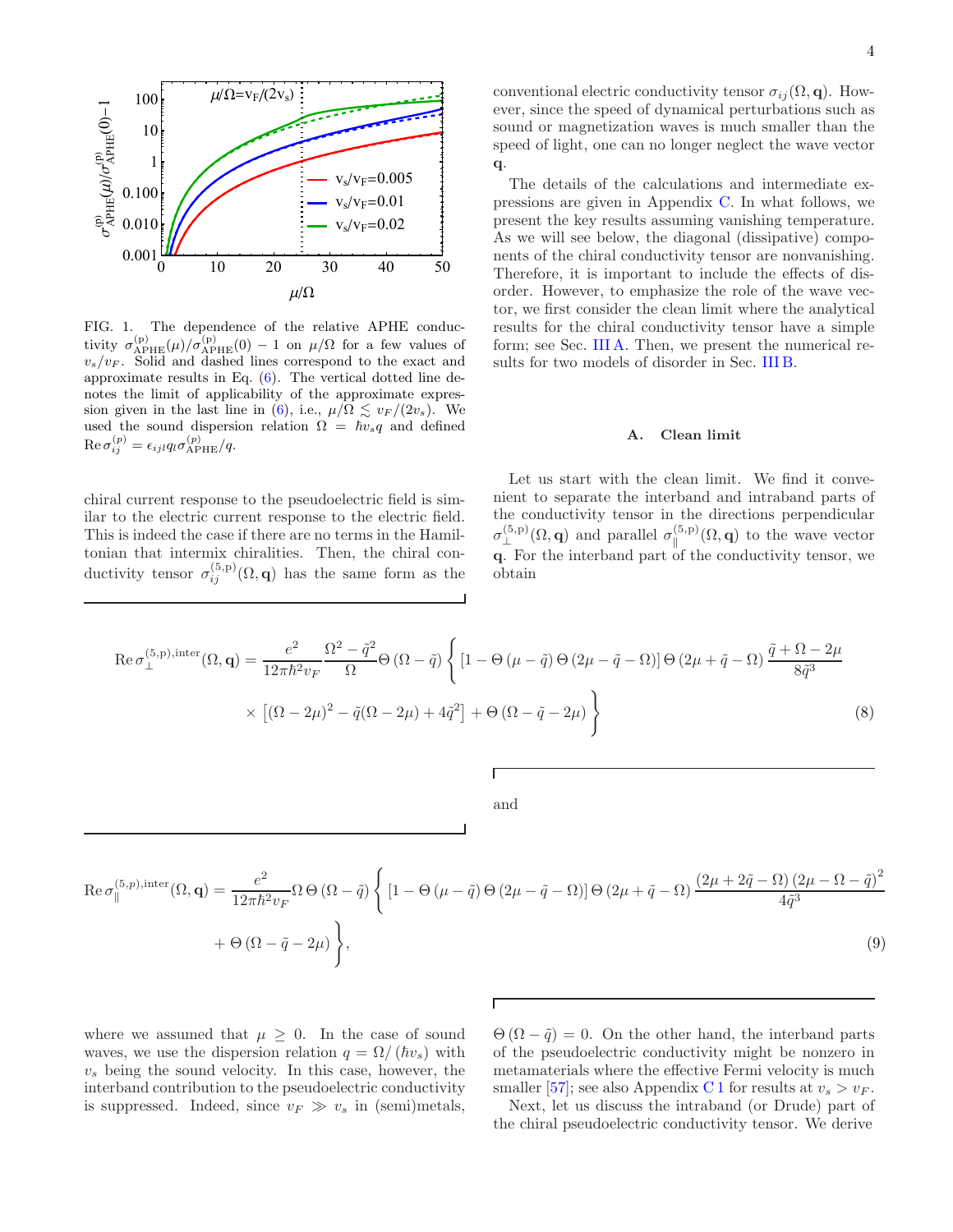<span id="page-4-0"></span>
$$
\operatorname{Re}\sigma_{\perp}^{(5,p),\text{intra}}(\Omega,\mathbf{q}) = \frac{e^{2}(\tilde{q}^{2}-\Omega^{2})}{96\pi\hbar^{2}v_{F}\Omega\tilde{q}^{3}} \Biggl\{ \Theta(\tilde{q}-\Omega)\Theta(2\mu-\tilde{q}+\Omega)\left(2\mu+\Omega-\tilde{q}\right) \left[\left(2\mu+\Omega\right)\left(2\mu+\Omega+\tilde{q}\right)+4\tilde{q}^{2}\right] \Biggr\} - \left[\Theta(\tilde{q}-\mu)\Theta(2\mu-\tilde{q})\Theta(2\mu-\tilde{q}-\Omega) + \Theta(\tilde{q}-\Omega)\Theta(\mu-\tilde{q})\right]\left(2\mu-\Omega-\tilde{q}\right) \times \left[\left(2\mu-\Omega\right)\left(2\mu-\Omega+\tilde{q}\right)+4\tilde{q}^{2}\right] \Biggr\}
$$
\nand\n
$$
\operatorname{and}
$$
\n
$$
\operatorname{Re}\sigma_{\parallel}^{(5,p),\text{intra}}(\Omega,\mathbf{q}) = \frac{e^{2}\Omega}{48\pi\hbar^{2}v_{F}\tilde{q}^{3}} \Biggl\{ \Theta\left(\tilde{q}-\Omega\right)\Theta\left(2\mu-\tilde{q}+\Omega\right)\left(2\mu+\Omega-\tilde{q}\right)^{2}\left(2\mu+\Omega+2\tilde{q}\right) \Biggr\}
$$
\n
$$
-\left[\Theta(\tilde{q}-\mu)\Theta(2\mu-\tilde{q})\Theta(2\mu-\tilde{q}-\Omega) + \Theta(\tilde{q}-\Omega)\Theta(\mu-\tilde{q})\right]\left(2\mu-\Omega+2\tilde{q}\right)\left(2\mu-\Omega-\tilde{q}\right)^{2} \Biggr\}.\tag{11}
$$

<span id="page-4-1"></span>It is interesting to notice that the corresponding intraband parts of the conductivity tensor no longer contain δ(Ω) (i.e., the Drude peak) for  $q \neq 0$ . We checked that the conventional expression with  $\text{Re}\,\sigma_{\parallel}^{(5,p),\text{intra}}$  $\mathbb{R}^{(3,p),\text{intra}}( \Omega,\mathbf{0}) \,\propto\,$  $\delta(\Omega)$  is restored in the limit  $q \to 0$ ; see Appendix [C](#page-10-0) for details.

The dependence of  $\sigma_{\perp}^{(5,p),\text{intra}}(\Omega,\mathbf{q})$  and ⊥  $\sigma_\parallel^{(5,p),{\rm intra}}$  $\lim_{\parallel}$  (0, p), intra ( $\Omega$ , q) on  $\Omega$  is shown in Fig. [2](#page-5-2) for a few values of  $v_F / v_s$ . Notice also that unlike the interband part of the conductivity, the nontrivial intraband one requires  $v_F \geq v_s$ . One can see that the Drude-peak behavior is gradually restored as  $v_F/v_s$  increases. As one can see, there are two regions with different dependence on  $\Omega$ . Indeed, the first term in the curly brackets in Eqs.  $(10)$  and  $(11)$  is nonzero for

<span id="page-4-2"></span>
$$
\frac{\Omega}{\mu} \le \frac{2v_s}{v_F - v_s}.\tag{12}
$$

The second term contributes for

$$
\frac{\Omega}{\mu} \le \frac{2v_s}{v_F + v_s}.\tag{13}
$$

Its contribution is manifested in a kink-like feature seen in Fig.  $2(a)$  $2(a)$ . The change of the slope is also present in Fig. [2\(](#page-5-2)b) but it is less evident.

It is important to emphasize also that the characteristic frequency scale at which the nontrival features of the chiral pseudoelectric conductivity are observed is determined by  $v_s \Omega / (\mu v_F)$  rather than  $\Omega / \mu$  as in the case of conventional optical conductivity tensor. This difference originates from the wave vector dependence of  $\sigma^{(5,\text{p})}_{ij}(\Omega,\mathbf{q}).$ 

As to  $\text{Re}\,\sigma_{\perp}^{(5,\text{p})}(\Omega,\mathbf{q})$  and  $\text{Re}\,\sigma_{\parallel}^{(5,\text{p})}$  $\mathbb{E}^{(0,p)}(\Omega,\mathbf{q})$ , we notice that these components of the conductivity tensor are responsible for the dissipation of the pseudoelectric field similar for the Joule heating for an electric field. In the case of sound-induced  $\mathbf{E}_5$ , the role of the vector potential in the sound attenuation was discussed in Ref. [\[73\]](#page-16-11) albeit in the semiclassical approach and with more emphasis on the role of the chiral anomaly.

Finally, let us discuss the off-diagonal components of the conductivity tensor. We obtain the expression that resembles the standard pseudo-AHE conductivity (see Appendix [C](#page-10-0) for details)

$$
\operatorname{Re}\sigma_{ij}^{(5,\mathbf{p})}(\Omega,\mathbf{q}) = -\operatorname{Re}\sigma_{ji}^{(5,\mathbf{p})}(\Omega,\mathbf{q}) = -\varepsilon_{ijl}\frac{e^2b_l}{2\pi^2\hbar}.\tag{14}
$$

The chiral AHE conductivity does not depend on frequency  $\Omega$  and wave vector q in the linearized model.

Until now, we focused on the real part of the chiral conductivity tensor. For the sake of completeness, let us also present the imaginary part. The full response tensor accounting for both  $\mu$  and  $\mathbf q$  is cumbersome. We present its diagonal components in Appendix [C.](#page-10-0) For a simplified case  $\mu = 0$ , the diagonal components of the chiral pseudoelectric conductivity tensor read:

Im 
$$
\sigma_{\perp}^{(5,p),\text{inter}}(\Omega, \mathbf{q}) = -\frac{e^2}{12\pi^2 \hbar^2 v_F \Omega} \left[ 2\tilde{q}^2 \ln \left| \frac{\Lambda}{\tilde{q}} \right| + \left( \Omega^2 - \tilde{q}^2 \right) \ln \left| \frac{\Lambda^2}{\Omega^2 - \tilde{q}^2} \right| \right],
$$
 (15)

Im 
$$
\sigma_{\parallel}^{(5,p),\text{inter}}(\Omega, \mathbf{q}) = -\frac{e^2 \Omega}{12\pi^2 \hbar^2 v_F} \ln \left| \frac{\Lambda^2}{\Omega^2 - \tilde{q}^2} \right|
$$
, (16)

Im 
$$
\sigma_{\perp}^{(5,p),\text{intra}}(\Omega, \mathbf{q}) = \text{Im } \sigma_{\parallel}^{(5,p),\text{intra}}(\Omega, \mathbf{q}) = 0.
$$
 (17)

Here,  $\Lambda$  is the energy cutoff, whose physical meaning could be related to the applicability of the linear dispersion relation. The obtained imaginary part of the chiral pseudoelectric conductivity is the same as that of the optical conductivity in Weyl semimetals [\[74,](#page-16-12) [75\]](#page-16-13).

.(11)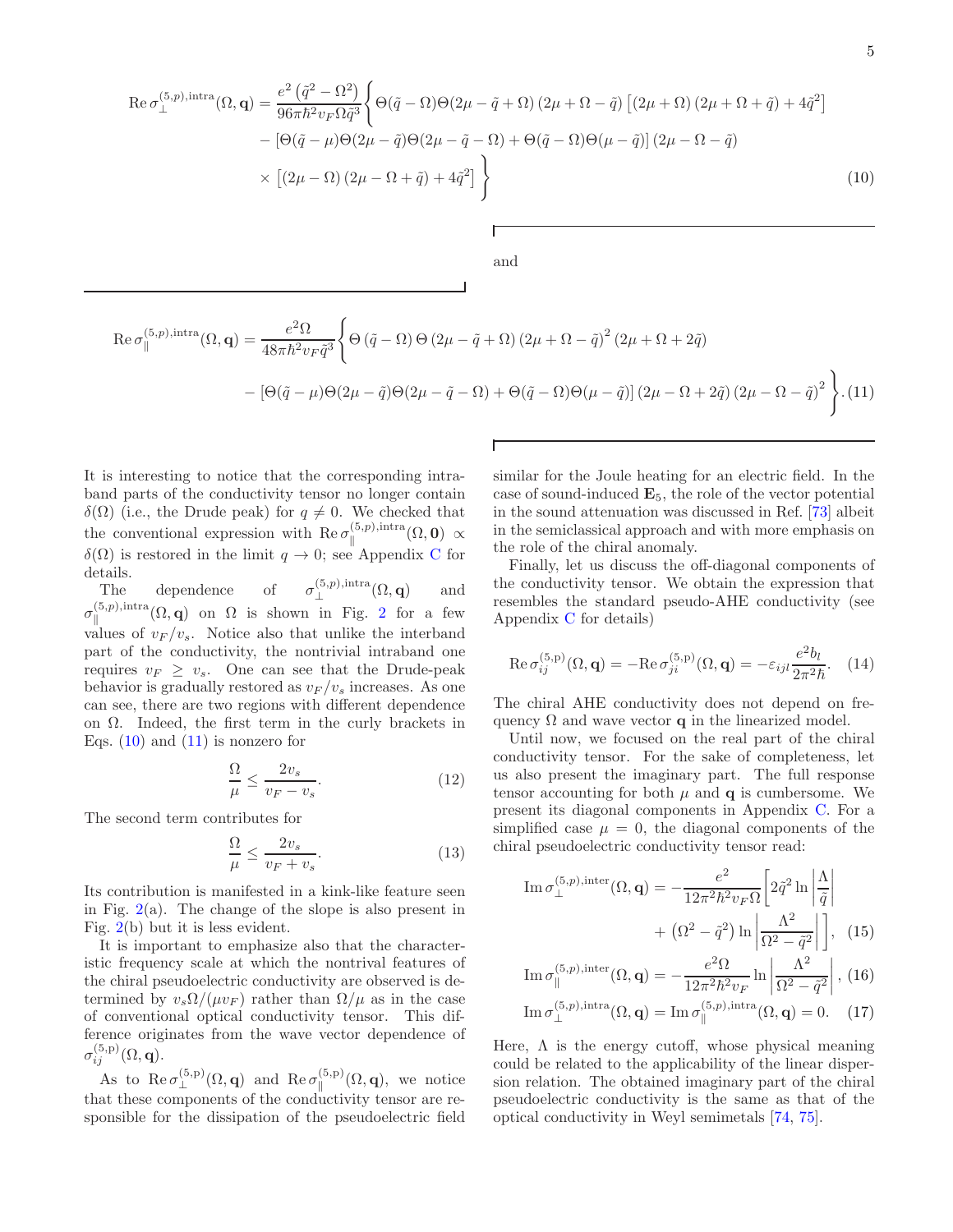

<span id="page-5-2"></span>FIG. 2. The dependence of the diagonal components of the chiral pseudoelectric conductivity on  $\Omega/\mu$  for a few values of  $v_F/v_s$ . Panels (a) and (b) show  $\text{Re}\,\sigma_{\perp}^{(5,\text{p})}(\Omega,\mathbf{q})$  and  $\text{Re}\,\sigma_{\parallel}^{(5,\text{p})}(\Omega,\mathbf{q})$ , respectively. We used  $\sigma_0 = e^2\mu/(\hbar^2v_F)$ . Notice that the intraband conductivity tensor components have a conventional Drude peak at  $\Omega \to 0$  for  $v_F < v_s$ . The interband components vanish for  $v_F > v_s$ .

We plot the analytical results given at the end of Appendix  $C_2$  for  $\mu \neq 0$  in Fig. [3.](#page-6-0) Notice that unlike the transverse component of the conductivity tensor Im  $\sigma_{\perp}^{(5,p)}(\Omega, \mathbf{q})$ , the longitudinal component  $\mathrm{Im}\,\sigma_{\parallel}^{(5,\mathrm{p})}$  $\lim_{\parallel}^{(5,p)}(\Omega,\mathbf{q})$  has a pole at  $\Omega = 2\tilde{q}$ . The latter corresponds to the step-like feature in Fig.  $2(a)$  $2(a)$ . While the interband part of the conductivity diminishes with  $\Omega$ , the intraband one rises with frequency leading to a nonmonotonic behavior.

### <span id="page-5-1"></span>B. Effects of disorder

In this Section, we demonstrate that the key features of the chiral conductivity tensor survive in the presence of disorder. The latter is taken into account via the selfenergy contributions that lead to the broadening of the δ-functions in the spectral function given in Eq. [\(4\)](#page-1-3),

$$
\delta\left(\omega - \varepsilon_{\mathbf{k},\lambda}\right) \to \delta_{\Gamma}\left(\omega - \varepsilon_{\mathbf{k},\lambda}\right) = \frac{1}{\pi} \frac{\Gamma(\omega)}{\left(\omega - \varepsilon_{\mathbf{k},\lambda}\right)^2 + \Gamma^2(\omega)},\tag{18}
$$

see, also, Appendix [A.](#page-8-0) We consider two models of disorder. In the first model, we assume a constant broadening  $\Gamma = \Gamma_0$ . The second model has a frequency-dependent broadening  $\Gamma(\omega) = \Gamma_1 \omega^2$  [\[22](#page-14-8)], which corresponds to local scatterers. Therefore, the total effective broadening can be defined as

<span id="page-5-3"></span>
$$
\Gamma(\omega) = \Gamma_0 + \Gamma_1 \omega^2. \tag{19}
$$

We show the dependence of the diagonal components of the chiral pseudoelectric conductivity on  $\Omega/\Gamma_0$  for a simple model of disorder  $\Gamma(\omega) = \Gamma_0$  in Fig. [4.](#page-6-1) As one can see from Fig.  $4(a)$  $4(a)$ , the step-like feature determined by Eq. [\(12\)](#page-4-2) remains clearly visible on top of the broadened profile. It might be difficult to distinguish the change of the frequency profile of the conductance for  $v_F \gg v_s$ , however. Nevertheless, the conductivity is qualitatively different at  $q \neq 0$  and  $q = 0$ , cf. Figs. [4\(](#page-6-1)a) and 4(b).

The dependence of the diagonal components of the chiral pseudoelectric conductivity on  $\Omega\Gamma_1$  for local disorder  $\Gamma(\omega) = \Gamma_1 \omega^2$  is shown in Fig. [5.](#page-7-1) As in the case of the phenomenological constant broadening  $\Gamma_0$ , the results for  $q = \Omega/(\hbar v_s)$  and  $q = 0$  are strongly different. The step-like feature in  $\text{Re}\,\sigma_{\perp}^{(5,p)}(\Omega,\mathbf{q})$  is, however, less pronounced, cf. Figs.  $4(a)$  $4(a)$  and  $5(a)$  $5(a)$ . Therefore, this step-like feature might not be easily observed in dirty samples.

Thus, we conclude that the characteristic features of the chiral pseudoelectric conductivity tensor at nonzero wave vector,  $q \neq 0$ , persist beyond the clean case considered in Sec. [III A.](#page-3-1) In particular, we find that the chiral pseudoelectric conductivity is suppressed with frequency for a sound-like dispersion relation  $q = \Omega/(\hbar v_s)$ . In addition to the suppression, the transverse component of the conductivity tensor show a characteristic step-like feature determined by  $v_F/v_s$ , see Eq. [\(12\)](#page-4-2), which could tolerate disorder.

### <span id="page-5-0"></span>IV. ESTIMATES

In this Section, we provide numerical estimates for the predicted effects. For an order of magnitude estimate, we use the parameters corresponding to the Weyl semimetal TaAs [\[76](#page-16-14)[–78\]](#page-16-15),

$$
v_{\rm F} \approx 3 \times 10^7 \text{ cm/s}, \quad \mu \approx 20 \text{ meV}, \quad v_s \approx 2.8 \times 10^5 \text{ cm/s}.
$$
\n
$$
(20)
$$

Notice that other materials with a simpler band structure might be used. For example, we could mention the Weyl semimetal  $EuCd<sub>2</sub>As<sub>2</sub>$  [\[79](#page-16-16)[–81](#page-16-17)], which has a broken timereversal symmetry and only two Weyl nodes.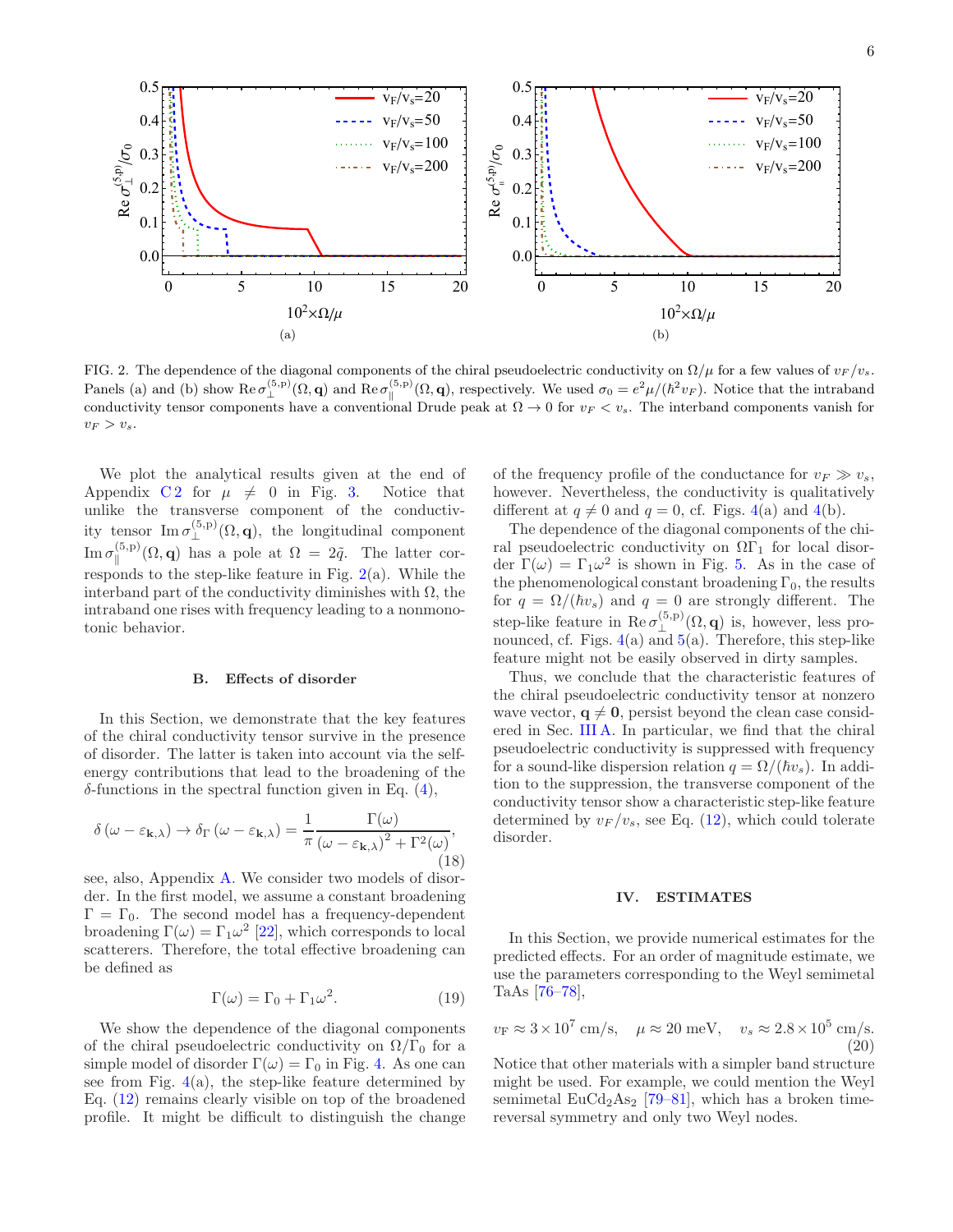

<span id="page-6-0"></span>FIG. 3. The dependence of the diagonal components of the imaginary part of the chiral pseudoelectric conductivity on  $\Omega/\mu$ . Panels (a) and (b) show Im  $\sigma_{xx}^{(5,p)}(\Omega, \mathbf{q})$  and Im  $\sigma_{zz}^{(5,p)}(\Omega, \mathbf{q})$ , respectively. We used  $\Omega = \hbar v_s q$ , fixed  $v_F/v_s = 100$  in both panels, and used  $\sigma_0 = e^2 \mu / (\hbar^2 v_F)$ .



<span id="page-6-1"></span>FIG. 4. The dependence of the diagonal components of the chiral pseudoelectric conductivity on  $\Omega/\Gamma_0$  for a few values of  $\mu/\Gamma_0$ . Panels (a) and (b) show  $\text{Re}\,\sigma_{\perp}^{(5,\text{p})}(\Omega,\mathbf{q})$  and  $\text{Re}\,\sigma_{\parallel}^{(5,\text{p})}(\Omega,\mathbf{q})$ , respectively. Solid lines correspond to the case  $q = \Omega/(\hbar v_s)$  and the dashed lines show the results at  $q = 0$ . We used  $\sigma_0 = e^2 \mu / (\hbar^2 v_F)$ ,  $v_F / v_s = 100$ , and the broadening function [\(19\)](#page-5-3) with  $\Gamma_1 = 0.$ 

We use the sound dispersion relation  $q = \Omega/(\hbar v_s)$  and estimate the Weyl node separation as  $b \approx 0.06 \pi/a \approx$  $5.5 \times 10^6$  cm<sup>-1</sup> [\[82](#page-16-18)] where  $a \approx 3.435$  Å is the lattice constant of TaAs. The separation is expected to be of the same order or even larger for magnetic Weyl semimetals. For sound-induced axial gauge fields, the wave vector can be estimated as  $q/(1 \text{ cm}^{-1}) \approx 2.2 \times$  $10^3 \left[ \Omega / (2\pi) \right] / (1 \text{ GHz})$ . Then, we obtain

$$
\frac{\sigma_{xy}^{\text{(APHE)}}}{\sigma_{xy}^{\text{(AHE)}}} \sim \frac{q}{b} \sim 4 \times 10^{-3}.
$$
 (21)

Therefore, we expect the APHE to be a few orders of magnitude weaker than the AHE in Weyl semimetals if electric and pseudoelectric fields have the same magnitude. On the other hand, since the typical sound frequencies are much lower than the Fermi energy  $\mu \approx 20 \text{ meV} \approx$ 4.8 THz, the "matter" contribution to the APHE given in Eq. [\(6\)](#page-2-2) will provide the main contribution to the APHE and could enhance the corresponding conductivity.

Furthermore, since  $E_5 \sim q\Omega$ , the APHE has a profoundly different, cubic at  $\Omega \gg \mu$ , scaling with the frequency of external perturbations. This feature might be used to distinguish it from the AHE and other Hall-like responses. Furthermore, the direction of the APHE current is determined by the wave vector q, which allows for a more complicated dependence on the type of the perturbations, e.g., longitudinal or transverse sound.

Let us consider an explicit model for  $A_5$ . According to Ref. [\[45](#page-15-17)], the axial gauge field is related to the strain tensor and the chiral shift as  $A_{5,j} = -c\hbar \beta u_{jl}b_l/e$  [\[83\]](#page-16-19), where  $u_{jl} = i(q_j u_l + q_l u_j)/2$  is the symmetrized strain tensor and  $\beta$  is the Grüneisen parameter. Then, by using the APHE conductivity [\(7\)](#page-2-3) and the expression for the pseudoelectric field  $\mathbf{E}_5(\Omega, \mathbf{q}) = i\Omega \mathbf{A}_5(\Omega, \mathbf{q})/(\hbar c)$ , we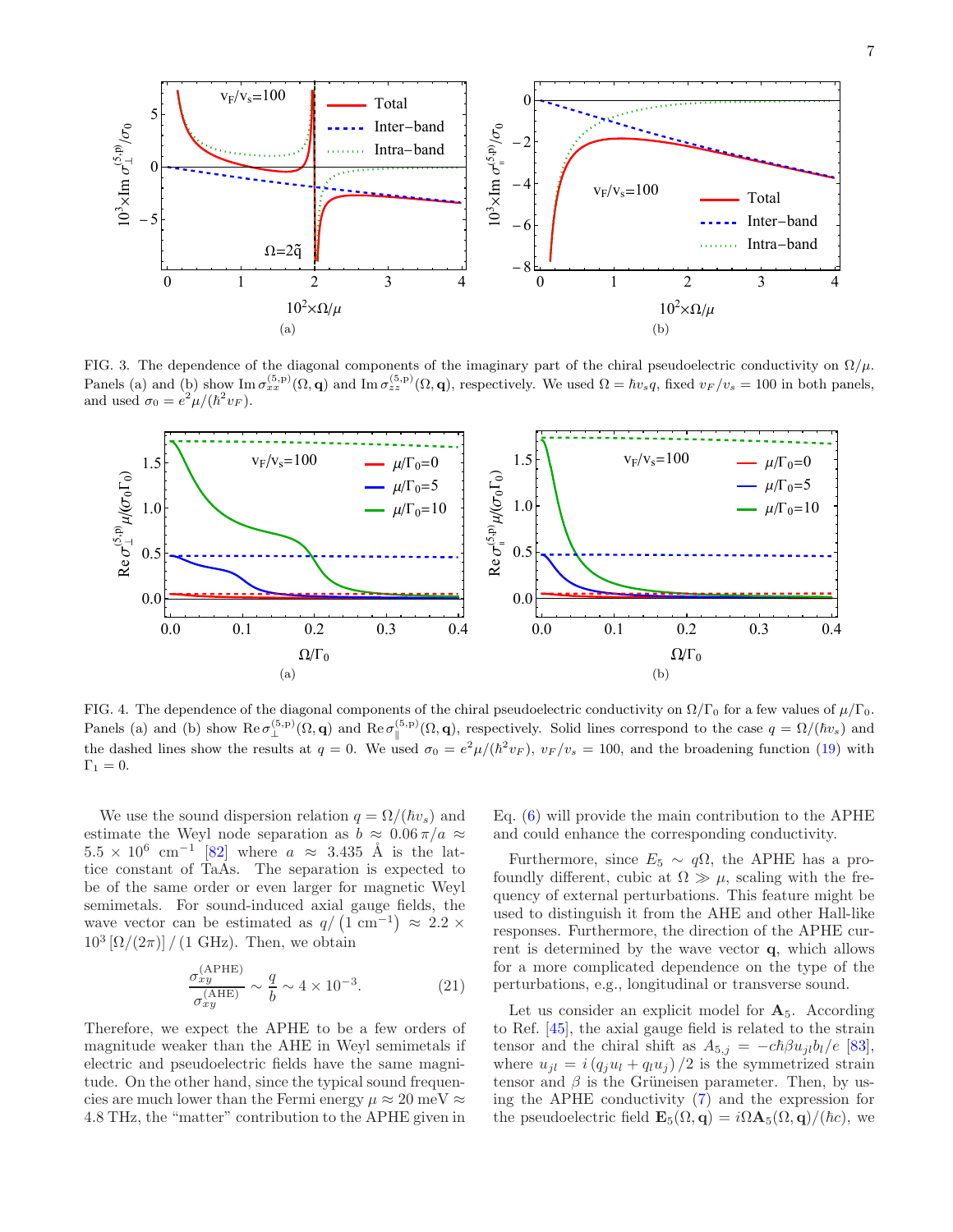

<span id="page-7-1"></span>FIG. 5. The dependence of the diagonal components of the optical conductivity on  $\Omega\Gamma_1$  for a few values of  $\mu\Gamma_1$ . Panels (a) and (b) show  $\text{Re}\,\sigma_{\perp}^{(5,\text{p})}(\Omega,\mathbf{q})$  and  $\text{Re}\,\sigma_{\parallel}^{(5,\text{p})}(\Omega,\mathbf{q})$ , respectively. Solid lines correspond to the case  $q = \Omega/(\hbar v_s)$  and the dashed lines show the results at  $q = 0$ . We used  $\sigma_0 = e^2 \mu / (\hbar^2 v_F)$ ,  $v_F/v_s = 100$ , and the broadening function [\(19\)](#page-5-3) with  $\Gamma_0 = 0$ .



<span id="page-7-2"></span>FIG. 6. The model setup for measuring the APHE. The transverse deformations with the wave vector  ${\bf q}$  induce the APHE electric current  $\mathbf{J}^{\mathrm{APHE}} \perp \mathbf{q}$ .

obtain the following APHE current:

$$
\mathbf{J}^{\mathrm{APHE}} = \frac{e}{8\pi^2\hbar} \beta \Omega \left[ \mathbf{u} \times \mathbf{q} \right] \left( \mathbf{q} \cdot \mathbf{b} \right) \approx 12 \times \frac{\Omega/(2\pi\hbar)}{1 \ \mathrm{GHz}} \ \frac{\mu\mathrm{A}}{\mathrm{cm}^2},\tag{22}
$$

where we used  $\beta \approx 1$ . As one can see, the APHE current reaches potentially measurable amplitudes and requires transverse deformations in the case under consideration. We present the model setup for measuring the APHE in Fig. [6.](#page-7-2)

In addition to semimetals, the APHE might be realized in metamaterials, where the speed of sound and Fermi velocity are different from those in solids. The tunability of the effective Fermi velocity might allow one to realize unconventional chiral responses where the interband transitions can play a prominent role.

Finally, let us briefly discuss the chiral pseudoelectric response. The chiral current response is drastically different from its electric current counterpart: the corresponding chiral currents are manifested as a spin polarization. Such currents might be detected in an electric response by applying an external magnetic field and activating the chiral anomaly. Indeed, due to the continuity relation, nonuniform chiral current leads to time-dependent chiral charge density. In the presence of magnetic field, the latter allows for an oscillating electric current via the chiral magnetic effect [\[84](#page-16-20), [85\]](#page-16-21) that could be measured via conventional electric current measurement.

## <span id="page-7-0"></span>V. SUMMARY AND DISCUSSION

In this work, we investigated the electric and chiral current response to external time and coordinate dependent pseudoelectric field. The latter can be induced by dynamical perturbations such as sound or magnetic waves. One of the key features that make our findings distinct from the conventional response to electromagnetic field is the dependence of the conductivity on the wave vector q.

We found that the pseudoelectric field  $\mathbf{E}_5$  induces a Hall-like current. In this case, the electric current, the pseudoelectric field, and the wave vector are mutually orthogonal. Since the pseudoelectric field originates from the dynamical separation between the Weyl nodes and the corresponding conductivity resembles that of the AHE with the Weyl node separation replaced by q, we dubbed this Hall-like response the anomalous pseudo-Hall effect. While its magnitude is estimated to be smaller compared to that of the AHE in Weyl semimetals, the APHE has a distinctive cubic scaling with frequency of sound which can be used to experimentally pinpoint the effect.

Further, we studied a chiral or valley response to the pseudoelectric field. In the absence of chirality mixing terms, there is a similarity between the chiral response to the pseudoelectric field and an electric response to an electric field. However, the the wave vector cannot be discarded in the former. Assuming a clean limit and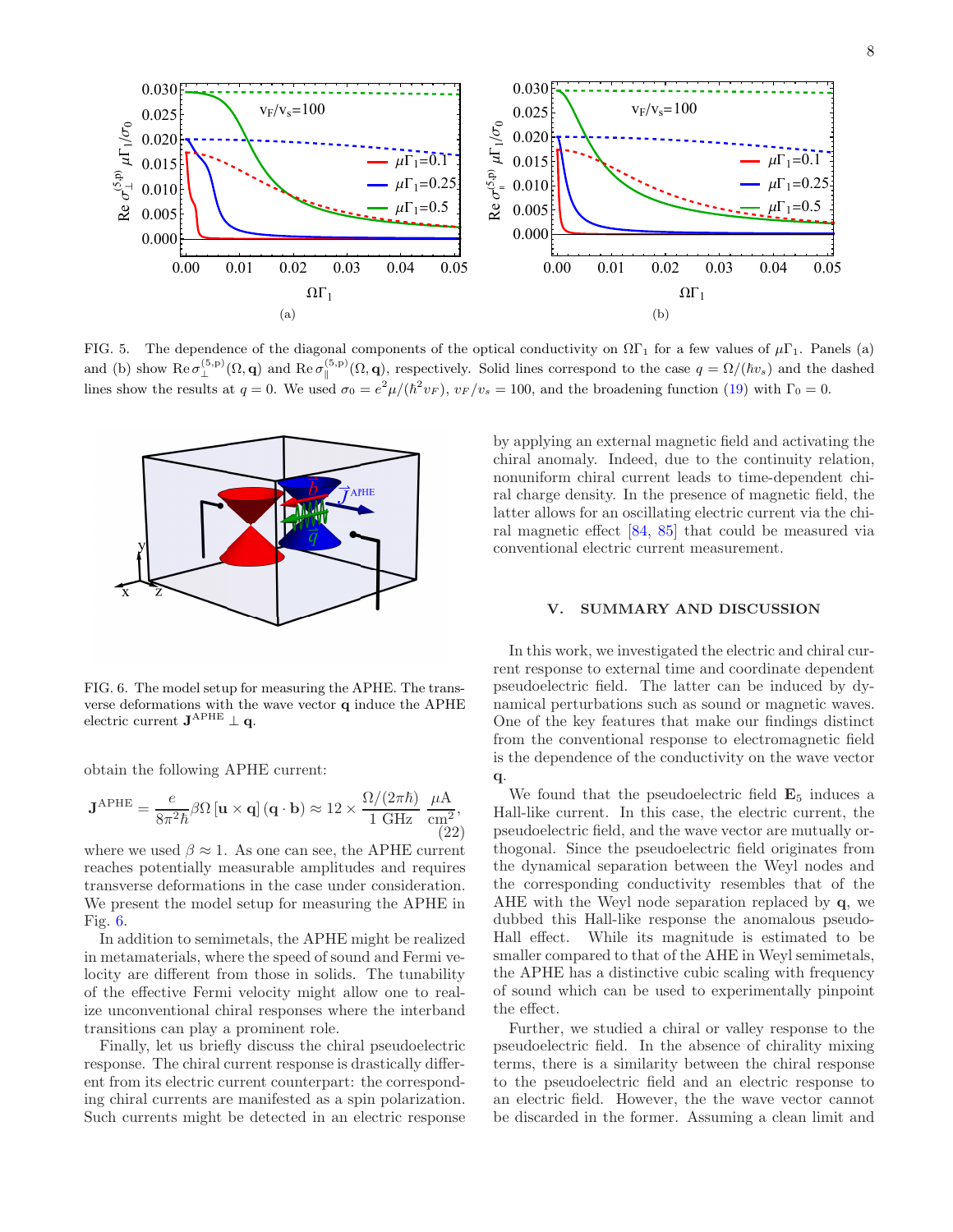vanishing temperature, we obtained a full chiral conductivity tensor focusing on the dependence on the wave vector; see Eqs.  $(8)$ – $(11)$ . We showed that the intraband part of the conductivity is strongly modified by the wave vector where the Drude peak acquires a step-like feature and a finite width even in the clean limit; see Fig. [2.](#page-5-2) The interband part of the conductivity can be also nontrivial where the wave vector transforms a single step-like feature at  $\Omega = 2\mu$  into a region with a different slope. Contrary to the interband part of the conductivity, this, however, requires a rather exotic parameter regime with  $v_F < v_s$ . Therefore, the intraband processes are expected to be dominant in Weyl semimetals.

Finally, let us discuss a few simplifications employed in this study and future directions. In order to simplify the calculations and present the results in a concise form,

we used a linearized model of a Weyl semimetal. The extension to the case of more realistic periodic models will require a more careful definition of axial fields and chiral currents. Further, we considered the limit of vanishing temperature. We expect, however, that the effect of temperature will be qualitatively unimportant and will lead to a broadening of step-like features in the conductivity tensor components.

### ACKNOWLEDGMENTS

The authors acknowledge useful communications with I. A. Shovkovy. P.O.S. acknowledges support through the Yale Prize Postdoctoral Fellowship in Condensed Matter Theory.

#### <span id="page-8-0"></span>Appendix A: Spectral function

In this Appendix, we present the Green and spectral functions for the model defined in Sec. [II A.](#page-1-5) The retarded  $(+)$ and advanced (−) Green's function read as

<span id="page-8-1"></span>
$$
\hat{G}(\omega \pm i0, \mathbf{k}) = \frac{i}{(\omega + \mu \pm i0)\hat{I} - \lambda \hbar v_F [(\mathbf{k} - \lambda \mathbf{b}) \cdot \boldsymbol{\sigma}]}.
$$
(A1)

Here,  $\omega$  is the frequency (measured in energy units),  $\mu$  is the chemical potential,  $\lambda$  is the chirality of the Weyl node,  $v_F$  is the Fermi velocity, **k** is momentum, **b** defines the separation between the Weyl nodes (also known as the chiral shift), and  $\sigma$  is the vector of the Pauli matrices acting in the pseudospin space.

The spectral function is defined as the difference between the advanced and retarded Green's functions

$$
\hat{A}(\omega; \mathbf{k}) = \frac{1}{2\pi} \left[ \hat{G}(\omega + i0; \mathbf{k}) - \hat{G}(\omega - i0; \mathbf{k}) \right]_{\mu=0} = \sum_{\lambda = \pm} \hat{A}_{\lambda}(\omega; \mathbf{k}) \frac{\hat{1} + \lambda \gamma^5}{2}, \tag{A2}
$$

where  $\gamma^5 = \text{diag}(\hat{I}, -\hat{I})$  is the chirality matrix. The explicit form of  $\hat{A}_{\lambda}(\omega; \mathbf{k})$  is given in Eq. [\(4\)](#page-1-3), i.e.,

<span id="page-8-2"></span>
$$
\hat{A}_{\lambda}(\omega; \mathbf{k}) = \frac{1}{2} \left[ \delta(\omega - \varepsilon_{\mathbf{k}, \lambda}) + \delta(\omega + \varepsilon_{\mathbf{k}, \lambda}) \right] \hat{I} + \frac{\lambda \hbar v_F}{2\varepsilon_{\mathbf{k}, \lambda}} \left[ \boldsymbol{\sigma} \cdot (\mathbf{k} - \lambda \mathbf{b}) \right] \left[ \delta(\omega - \varepsilon_{\mathbf{k}, \lambda}) - \delta(\omega + \varepsilon_{\mathbf{k}, \lambda}) \right]. \tag{A3}
$$

Here,  $\varepsilon_{\mathbf{k},\lambda} = \hbar v_F |\mathbf{k} - \lambda \mathbf{b}|$  is the dispersion relation of quasiparticles with chirality  $\lambda$ .

The effects of disorder can be taken into account via the self-energy corrections in the Green's functions (see, e.g., Refs. [\[12,](#page-14-6) [13](#page-14-15)]). This is equivalent to replacing  $i0 \to i\Gamma(\omega)$  in Eq. [\(A1\)](#page-8-1) where  $\Gamma(\omega)$  is the broadening function whose dependence on  $\omega$  depends on the type of scatterers. The simplest model is to take constant broadening  $\Gamma(\omega) = \Gamma_0$ . A more realistic model with local scatterers leads to the frequency-dependent broadening  $\Gamma(\omega) = \Gamma_1 \omega^2$  [\[22\]](#page-14-8).

Nonvanishing broadening can be accounted for by replacing the  $\delta$ -functions in the spectral function [\(A3\)](#page-8-2) with the Lorentzian function, i.e.,

$$
\delta(\omega - \varepsilon_{\mathbf{k},\lambda}) \to \delta_{\Gamma}(\omega - \varepsilon_{\mathbf{k},\lambda}) = \frac{1}{\pi} \frac{\Gamma(\omega)}{(\omega - \varepsilon_{\mathbf{k},\lambda})^2 + \Gamma^2(\omega)}.
$$
(A4)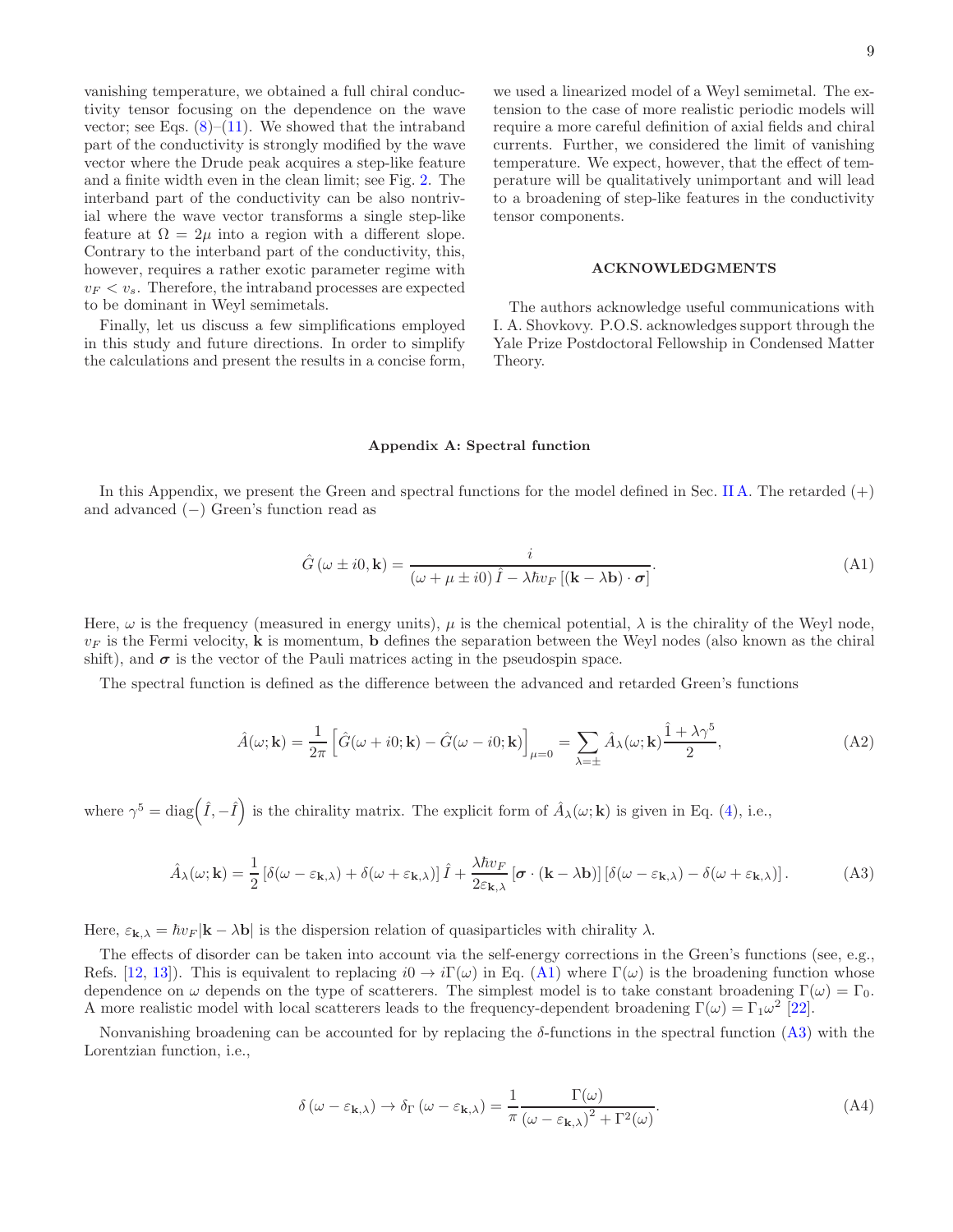### <span id="page-9-0"></span>Appendix B: Electric conductivity tensor

In this Appendix, we present the details of the calculation of the pseudoelectric conductivity tensor discussed in Sec. [II B.](#page-1-6) The real part of the conductivity is defined in Eq. [\(5\)](#page-2-1). In the integrand of  $\sigma_{ij}^{(p)}(\Omega, \mathbf{q})$ , we have

$$
\begin{split}\n&\text{Tr}\left[\hat{v}_{i}\hat{A}(\mathbf{k},\omega)\gamma^{5}\hat{v}_{j}\hat{A}(\mathbf{k}+\mathbf{q},\omega')\right] = \sum_{\lambda=\pm}\frac{\lambda v_{F}^{2}}{2}\left\{\left[\frac{(k_{i}-\lambda b_{i})(k_{j}+q_{j}-\lambda b_{j})+(k_{i}+q_{i}-\lambda b_{i})(k_{j}-\lambda b_{j})}{|\mathbf{k}-\lambda\mathbf{b}||\mathbf{k}+\mathbf{q}-\lambda\mathbf{b}|}\right.\right.\\
&\left. -\delta_{ij}\frac{(\mathbf{k}-\lambda\mathbf{b})\cdot(\mathbf{k}+\mathbf{q}-\lambda\mathbf{b})}{|\mathbf{k}-\lambda\mathbf{b}||\mathbf{k}+\mathbf{q}-\lambda\mathbf{b}|}\right]\left[\delta(\omega-\varepsilon_{\mathbf{k},\lambda})-\delta(\omega+\varepsilon_{\mathbf{k},\lambda})\right]\left[\delta(\omega'-\varepsilon_{\mathbf{k}+\mathbf{q},\lambda})-\delta(\omega'+\varepsilon_{\mathbf{k}+\mathbf{q},\lambda})\right] \\
&\left. +\delta_{ij}\left[\delta(\omega-\varepsilon_{\mathbf{k},\lambda})+\delta(\omega+\varepsilon_{\mathbf{k},\lambda})\right]\left[\delta(\omega'-\varepsilon_{\mathbf{k}+\mathbf{q},\lambda})+\delta(\omega'+\varepsilon_{\mathbf{k}+\mathbf{q},\lambda})\right]\right.\\
&\left. -i\lambda\varepsilon_{ijl}\frac{k_{l}-\lambda b_{l}}{|\mathbf{k}-\lambda\mathbf{b}|}\left[\delta(\omega-\varepsilon_{\mathbf{k},\lambda})-\delta(\omega+\varepsilon_{\mathbf{k},\lambda})\right]\left[\delta(\omega'-\varepsilon_{\mathbf{k}+\mathbf{q},\lambda})+\delta(\omega'+\varepsilon_{\mathbf{k}+\mathbf{q},\lambda})\right] \\
&\left. +i\lambda\varepsilon_{ijl}\frac{k_{l}+q_{l}-\lambda b_{l}}{|\mathbf{k}+\mathbf{q}-\lambda\mathbf{b}|}\left[\delta(\omega-\varepsilon_{\mathbf{k},\lambda})+\delta(\omega+\varepsilon_{\mathbf{k},\lambda})\right]\left[\delta(\omega'-\varepsilon_{\mathbf{k}+\mathbf{q},\lambda})-\delta(\omega'+\varepsilon_{\mathbf{k}+\mathbf{q},\lambda})\right]\right].\n\end{split} \tag{B1}
$$

For simplicity, in this appendix, we assume that  $\mathbf{q} = (0, 0, q_z)$ . Let us start with the diagonal components of the conductivity tensor. We have the following interband and intraband parts:

$$
\operatorname{Re}\sigma_{ii}^{(p),\text{inter}}(\Omega,\mathbf{q}) = \frac{e^2\hbar v_F^2}{16\pi^2\Omega} \sum_{\lambda=\pm} \lambda \int_{-\infty}^{+\infty} d\omega \left[f(\omega) - f(\omega + \Omega)\right] \times \int d^3k \left\{ \frac{\left[(\mathbf{k} - \lambda \mathbf{b}) \cdot (\mathbf{k} + \mathbf{q} - \lambda \mathbf{b})\right] - 2(k_i - \lambda b_i)(k_i + q_i - \lambda b_i)}{|\mathbf{k} - \lambda \mathbf{b}||\mathbf{k} + \mathbf{q} - \lambda \mathbf{b}|} + 1 \right\} \times \left[\delta(\omega - \varepsilon_{\mathbf{k},\lambda})\delta(\omega + \Omega + \varepsilon_{\mathbf{k} + \mathbf{q},\lambda}) + \delta(\omega + \varepsilon_{\mathbf{k},\lambda})\delta(\omega + \Omega - \varepsilon_{\mathbf{k} + \mathbf{q},\lambda})\right]
$$
(B2)

and

$$
\operatorname{Re}\sigma_{ii}^{(p),\text{intra}}(\Omega,\mathbf{q}) = \frac{e^2\hbar v_F^2}{16\pi^2\Omega} \sum_{\lambda=\pm} \lambda \int_{-\infty}^{+\infty} d\omega \left[f(\omega) - f(\omega + \Omega)\right] \times \int d^3k \left\{ \frac{2(k_i - \lambda b_i)(k_i + q_i - \lambda b_i) - \left[(\mathbf{k} - \lambda \mathbf{b}) \cdot (\mathbf{k} + \mathbf{q} - \lambda \mathbf{b})\right]}{|\mathbf{k} - \lambda \mathbf{b}||\mathbf{k} + \mathbf{q} - \lambda \mathbf{b}|} + 1 \right\} \times \left[\delta(\omega - \varepsilon_{\mathbf{k},\lambda})\delta(\omega + \Omega - \varepsilon_{\mathbf{k} + \mathbf{q},\lambda}) + \delta(\omega + \varepsilon_{\mathbf{k},\lambda})\delta(\omega + \Omega + \varepsilon_{\mathbf{k} + \mathbf{q},\lambda})\right].
$$
\n(B3)

Since we have a preferred direction determined by q, it is convenient to use cylindrical coordinates with  $k_x = k_\perp \cos \varphi$ and  $k_y = k_\perp \sin \varphi$ . Integrating over  $\varphi$ ,  $k_\perp$ , and  $k_z$ , we obtain that all diagonal components of the pseudoelectric conductivity tensor vanish after summation over Weyl nodes.

Let us proceed to the off-diagonal components of the conductivity tensor. In the limit  $T \to 0$ , we obtain

$$
\sigma_{ij}^{(p)}(\Omega, \mathbf{q}) = \varepsilon_{ijl} \frac{\hbar e^2 v_F^2}{\Omega} \sum_{\lambda = \pm} v.p. \int \frac{d^3 k}{(2\pi)^3} \left\{ \frac{\Omega}{(\varepsilon_{\mathbf{k}, \lambda} + \varepsilon_{\mathbf{k} + \mathbf{q}, \lambda})^2 - \Omega^2} \left( \frac{k_l + q_l - \lambda b_l}{|\mathbf{k} + \mathbf{q} - \lambda \mathbf{b}|} + \frac{k_l - \lambda b_l}{|\mathbf{k} - \lambda \mathbf{b}|} \right) \right\}
$$

$$
+ \left[ \frac{k_l + q_l - \lambda b_l}{|\mathbf{k} + \mathbf{q} - \lambda \mathbf{b}|} \frac{\varepsilon_{\mathbf{k} + \mathbf{q}, \lambda}}{\varepsilon_{\mathbf{k} + \mathbf{q}, \lambda}^2 - (\varepsilon_{\mathbf{k}, \lambda} + \Omega)^2} - \frac{k_l - \lambda b_l}{|\mathbf{k} - \lambda \mathbf{b}|} \frac{\varepsilon_{\mathbf{k}, \lambda} + \Omega}{\varepsilon_{\mathbf{k} + \mathbf{q}, \lambda}^2 - (\varepsilon_{\mathbf{k}, \lambda} + \Omega)^2} \right] \Theta(\mu - \varepsilon_{\mathbf{k}, \lambda})
$$

$$
+ \left[ \frac{k_l + q_l - \lambda b_l}{|\mathbf{k} + \mathbf{q} - \lambda \mathbf{b}|} \frac{\varepsilon_{\mathbf{k} + \mathbf{q}, \lambda} - \Omega}{\varepsilon_{\mathbf{k}, \lambda} - \Omega^2} - \frac{k_l - \lambda b_l}{|\mathbf{k} - \lambda \mathbf{b}|} \frac{\varepsilon_{\mathbf{k}, \lambda}}{\varepsilon_{\mathbf{k}, \lambda}^2 - (\varepsilon_{\mathbf{k} + \mathbf{q}, \lambda} - \Omega)^2} \right] \Theta(\mu - \varepsilon_{\mathbf{k} + \mathbf{q}, \lambda}) \right\}.
$$
(B4)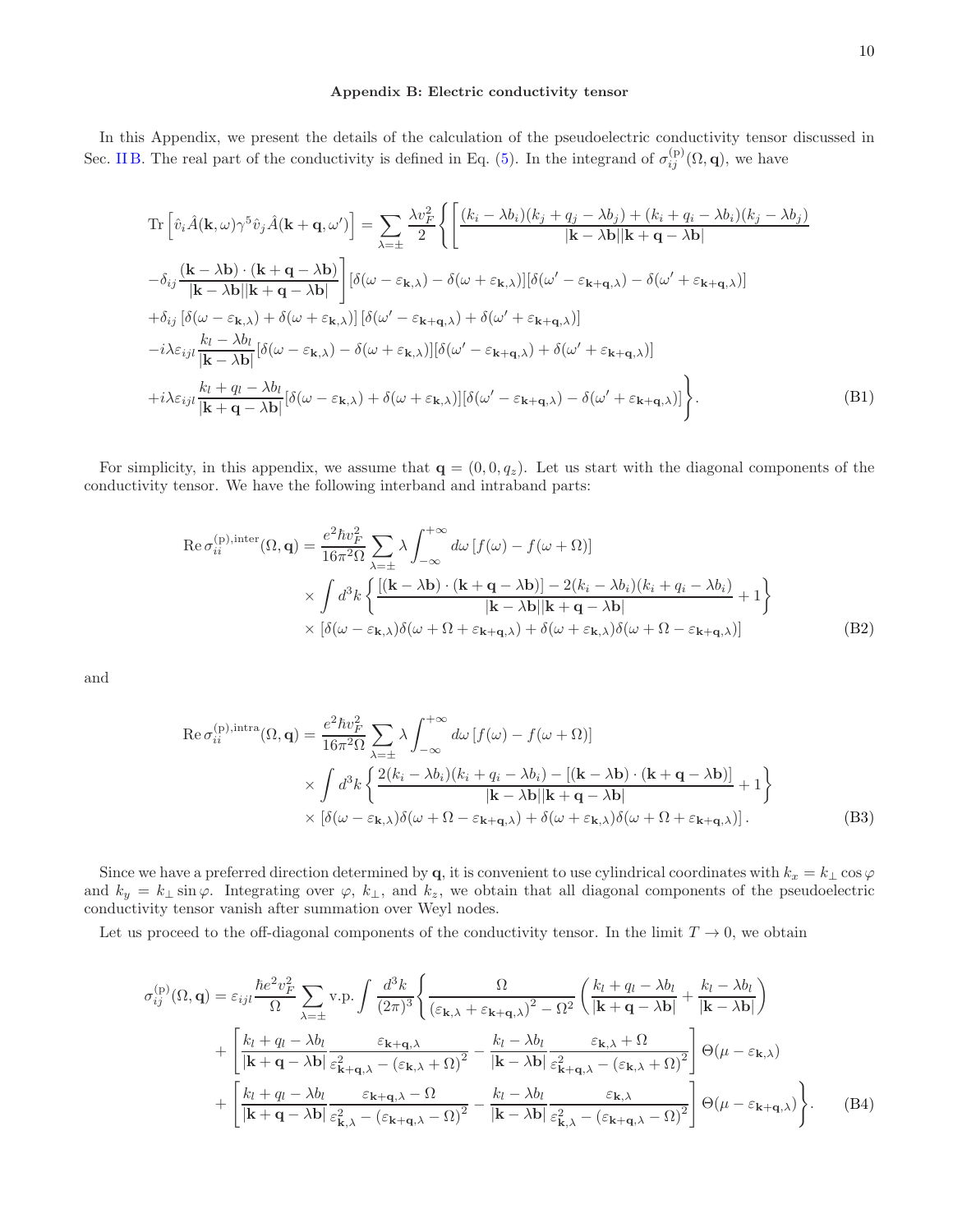For  $\mu = 0$ , we derive

$$
\sigma_{xy}^{(p)}(\Omega, \mathbf{q}) = \hbar e^2 v_F^2 \sum_{\lambda = \pm} v.p. \int \frac{d^3 k}{(2\pi)^3} \left( \frac{k_z + q_z - \lambda b}{|\mathbf{k} + \mathbf{q} - \lambda \mathbf{b}|} + \frac{k_z - \lambda b}{|\mathbf{k} - \lambda \mathbf{b}|} \right) \frac{1}{(\varepsilon_{\mathbf{k}, \lambda} + \varepsilon_{\mathbf{k} + \mathbf{q}, \lambda})^2 - \Omega^2}
$$
  
\n
$$
= \frac{e^2}{16\pi^2 \hbar \tilde{\Omega}^3} \sum_{\lambda = \pm} v.p. \int_{-\infty}^{+\infty} dk_z \left\{ 2\tilde{\Omega} q_z \left( |k_z + q_z - \lambda b| - |k_z - \lambda b| \right) + (2k_z + q_z - 2\lambda b) \left( q_z^2 - \tilde{\Omega}^2 \right) \right\}
$$
  
\n
$$
\times \left[ \tanh^{-1} \left( \frac{2\tilde{\Omega} |k_z - \lambda b|}{(k_z + q_z - \lambda b)^2 - (k_z - \lambda b)^2 - \tilde{\Omega}^2} \right) - \tanh^{-1} \left( \frac{2\tilde{\Omega} |k_z + q_z - b|}{(k_z + q_z - \lambda b)^2 - (k_z - \lambda b)^2 + \tilde{\Omega}^2} \right) \right] \right\}
$$
  
\n
$$
= \frac{e^2}{8\pi^2 \hbar} \sum_{\lambda = \pm} (-2\lambda b + q_z) = \frac{e^2 q_z}{4\pi^2 \hbar}, \tag{B5}
$$

where  $\tilde{\Omega} = \Omega/(\hbar v_F)$ . In the case of an arbitrary orientation of **q**, we have  $\sigma_{ij}^{(p)}(\Omega, \mathbf{q}) = \varepsilon_{ijl} e^2 q_l/(4\pi^2 \hbar)$ . Finally, the general expression for  $\mu \neq 0$  reads

<span id="page-10-2"></span>
$$
\sigma_{xy}^{(p)}(\Omega, \mathbf{q}) = \frac{e^2 q_z}{4\pi^2 \hbar} + \frac{\hbar e^2 v_F^2}{\Omega} \sum_{\lambda=\pm} v.p. \int \frac{d^3 k}{(2\pi)^3} \Bigg\{ \Bigg[ \frac{k_z + q_z - \lambda b}{|\mathbf{k} + \mathbf{q} - \lambda \mathbf{b}|} \frac{\varepsilon_{\mathbf{k} + \mathbf{q}, \lambda}}{\varepsilon_{\mathbf{k} + \mathbf{q}, \lambda}^2 - (\varepsilon_{\mathbf{k}, \lambda} + \Omega)^2} - \frac{k_z - \lambda b}{|\mathbf{k} - \lambda \mathbf{b}|} \frac{\varepsilon_{\mathbf{k}, \lambda} + \Omega}{\varepsilon_{\mathbf{k} + \mathbf{q}, \lambda}^2 - (\varepsilon_{\mathbf{k}, \lambda} + \Omega)^2} \Bigg]
$$
  
\n
$$
\times \Theta(\mu - \varepsilon_{\mathbf{k}, \lambda}) + \Bigg[ \frac{k_z + q_z - \lambda b}{|\mathbf{k} + \mathbf{q} - \lambda \mathbf{b}|} \frac{\varepsilon_{\mathbf{k} + \mathbf{q}, \lambda} - \Omega}{\varepsilon_{\mathbf{k}, \lambda}^2 - (\varepsilon_{\mathbf{k} + \mathbf{q}, \lambda} - \Omega)^2} - \frac{k_z - \lambda b}{|\mathbf{k} - \lambda \mathbf{b}|} \frac{\varepsilon_{\mathbf{k}, \lambda}}{\varepsilon_{\mathbf{k}, \lambda}^2 - (\varepsilon_{\mathbf{k} + \mathbf{q}, \lambda} - \Omega)^2} \Bigg] \Theta(\mu - \varepsilon_{\mathbf{k} + \mathbf{q}, \lambda}) \Bigg\}
$$
  
\n
$$
= \frac{e^2 q_z}{4\pi^2 \hbar} \Bigg\{ 1 - \frac{\Omega(\tilde{q}^2 - \Omega^2)}{8\tilde{q}^3} \Bigg[ 4\mu \Omega \ln \left| \frac{\tilde{q}^2}{(\tilde{q} - \Omega)^2} \frac{(\tilde{q} - \Omega + 2\mu)(\tilde{q} - \Omega - 2\mu)}{(\tilde{q} + \Omega - 2\mu)(\tilde{q} + \Omega + 2\mu)} \right| - 8\mu \tilde{q} + (\tilde{q}^2 - \Omega^2 - 4\mu^2) \Bigg]
$$
  
\n
$$
\times \ln \Bigg| \
$$

Here,  $\tilde{q} = \hbar v_F q$ . By using the sound dispersion relation  $\Omega = \hbar v_s q$ , Eq. [\(B6\)](#page-10-2) can be rewritten as follows:

$$
\sigma_{xy}^{(p)}(\Omega, \mathbf{q}) = \frac{e^2 q_z}{4\pi^2 \hbar} \left\{ 1 - \frac{\left(v_F^2 - v_s^2\right)}{8v_F^3 v_s^3 \Omega^2} \left[ 4\mu \Omega v_s^4 \ln \left| \frac{v_F^2}{\left(v_F - v_s\right)^2} \frac{\left(v_F \Omega - v_s \Omega + 2v_s \mu\right) \left(v_F \Omega - v_s \Omega - 2v_s \mu\right)}{\left(v_F \Omega + v_s \Omega - 2v_s \mu\right) \left(v_F \Omega + v_s \Omega + 2v_s \mu\right)} \right| \right\}
$$

$$
- 8\mu \Omega v_s^3 v_F + v_s^2 \left( \Omega^2 \left(v_F^2 - v_s^2\right) - 4\mu^2 v_s^2 \right) \ln \left| \frac{\left(v_F \Omega + v_s \Omega + 2v_s \mu\right) \left(v_F \Omega - v_s \Omega + 2v_s \mu\right)}{\left(v_F \Omega + v_s \Omega - 2v_s \mu\right) \left(v_F \Omega - v_s \Omega - 2v_s \mu\right)} \right| \right\}
$$

$$
= \frac{e^2 q_z}{4\pi^2 \hbar} \left[ 1 + \frac{\mu}{\Omega} \left( 1 + \frac{8}{3} \frac{\mu^2}{\Omega^2} \right) \frac{v_s^2}{v_F^2} + o\left(\frac{v_s^2}{v_F^2}\right) \right],\tag{B7}
$$

where we expanded in small  $v_s/v_F \ll 1$ .

#### <span id="page-10-0"></span>Appendix C: Chiral conductivity tensor

# <span id="page-10-1"></span>1. Real part

As we discussed at the beginning of Sec. [III,](#page-2-0) the chiral pseudoelectric conductivity tensor  $\sigma_{ij}^{(5,p)}(\Omega,\mathbf{q})$  can be straightforwardly obtained from Eqs. [\(2\)](#page-1-2) and [\(3\)](#page-1-4) by replacing  $\hat{v}_i \to \gamma^5 \hat{v}_i$  in Eq. (3).

Let us start with the real part of  $\sigma_{ij}^{(5,p)}(\Omega, \mathbf{q})$ . We obtain the following expression:

$$
\operatorname{Re}\sigma_{ij}^{(5,p)}(\Omega,\mathbf{q}) = \frac{\hbar e^2}{\Omega}\operatorname{v.p.}\int_{-\infty}^{+\infty} d\omega' \int_{-\infty}^{+\infty} d\omega \frac{f(\omega) - f(\omega')}{\omega' - \omega - \Omega} \int \frac{d^3k}{(2\pi)^3} \operatorname{Im}\left\{\operatorname{Tr}\left[\hat{v}_i \hat{A}(\mathbf{k},\omega)\hat{v}_j \hat{A}(\mathbf{k} + \mathbf{q},\omega')\right]\right\} + \frac{\pi\hbar e^2}{\Omega} \int_{-\infty}^{+\infty} d\omega \left[f(\omega) - f(\omega + \Omega)\right] \int \frac{d^3k}{(2\pi)^3} \operatorname{Re}\left\{\operatorname{Tr}\left[\hat{v}_i \hat{A}(\mathbf{k},\omega)\hat{v}_j \hat{A}(\mathbf{k} + \mathbf{q},\omega + \Omega)\right]\right\}.
$$
 (C1)

Here,  $f(\omega) = 1/\left[e^{(\omega-\mu)/T} + 1\right]$  is the Fermi-Dirac distribution function, T is temperature,  $\hat{v}_i = \partial_{k_i} \hat{H}/\hbar$  is the velocity operator, and  $\hat{A}$  is the spectral function given in Eq. [\(A3\)](#page-8-2). In what follows, we mostly focus on the case of temperature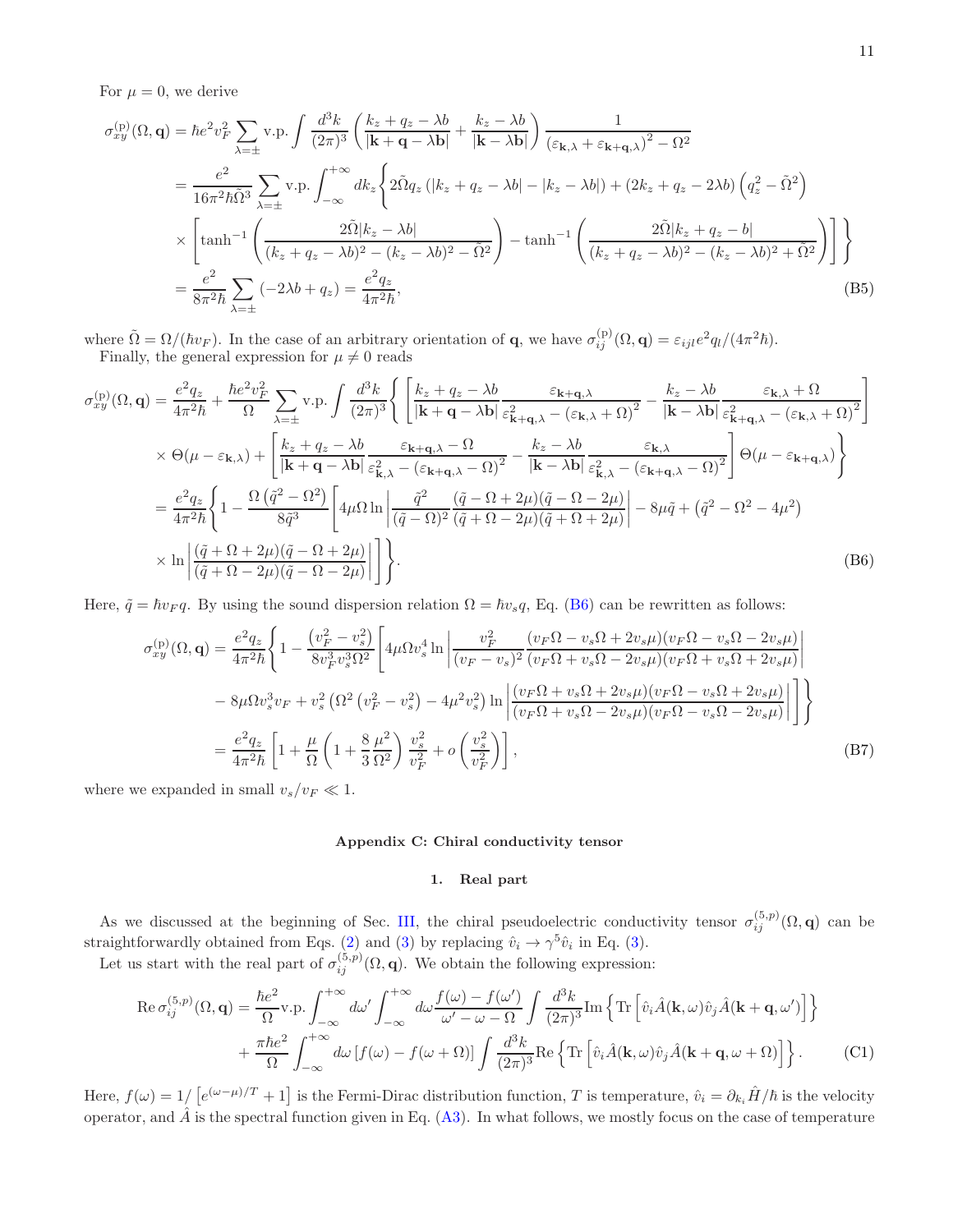small compared to the Fermi energy, i.e., we set  $T \to 0$ . Finally, we include a finite wave vector of external perturbation q. For the sake of definiteness, we assume that  $q = (0, 0, q_z)$ .

We find it convenient to separate the intraband and interband contributions to the conductivity tensor. For this, we use the explicit form of the spectral function given in Eq. [\(A3\)](#page-8-2) and separate the terms at  $\delta(\omega - \varepsilon_{\mathbf{k},\lambda})\delta(\omega + \Omega - \varepsilon_{\mathbf{k}+\mathbf{q},\lambda})$ and  $\delta(\omega - \varepsilon_{\mathbf{k},\lambda})\delta(\omega + \Omega + \varepsilon_{\mathbf{k}+\mathbf{q},\lambda})$ . The interband and intraband parts of the conductivity tensor are given by

$$
\operatorname{Re}\sigma_{ii}^{(5,p),\text{inter}}(\Omega,\mathbf{q}) = \frac{e^2\hbar v_F^2}{16\pi^2\Omega} \sum_{\lambda=\pm} \int_{-\infty}^{+\infty} d\omega \left[f(\omega) - f(\omega + \Omega)\right] \int d^3k
$$

$$
\times \left\{ \frac{\left[\left(\mathbf{k} - \lambda \mathbf{b}\right) \cdot \left(\mathbf{k} + \mathbf{q} - \lambda \mathbf{b}\right)\right] - 2\left(k_i - \lambda b_i\right)\left(k_i + q_i - \lambda b_i\right)}{|\mathbf{k} - \lambda \mathbf{b}||\mathbf{k} + \mathbf{q} - \lambda \mathbf{b}|} + 1 \right\}
$$

$$
\times \left[ \delta(\omega - \varepsilon_{\mathbf{k},\lambda})\delta(\omega + \Omega + \varepsilon_{\mathbf{k} + \mathbf{q},\lambda}) + \delta(\omega + \varepsilon_{\mathbf{k},\lambda})\delta(\omega + \Omega - \varepsilon_{\mathbf{k} + \mathbf{q},\lambda}) \right]
$$
(C2)

and

$$
\operatorname{Re}\sigma_{ii}^{(5,p),\text{intra}}(\Omega,\mathbf{q}) = \frac{e^2\hbar v_F^2}{16\pi^2\Omega} \sum_{\lambda=\pm} \int_{-\infty}^{+\infty} d\omega \left[f(\omega) - f(\omega+\Omega)\right] \int d^3k
$$

$$
\times \left\{ \frac{2(k_i - \lambda b_i)(k_i + q_i - \lambda b_i) - \left[(\mathbf{k} - \lambda \mathbf{b}) \cdot (\mathbf{k} + \mathbf{q} - \lambda \mathbf{b})\right]}{|\mathbf{k} - \lambda \mathbf{b}| |\mathbf{k} + \mathbf{q} - \lambda \mathbf{b}|} + 1 \right\}
$$

$$
\times \left[ \delta(\omega - \varepsilon_{\mathbf{k},\lambda}) \delta(\omega+\Omega-\varepsilon_{\mathbf{k}+\mathbf{q},\lambda}) + \delta(\omega+\varepsilon_{\mathbf{k},\lambda}) \delta(\omega+\Omega+\varepsilon_{\mathbf{k}+\mathbf{q},\lambda}) \right].
$$
 (C3)

Integrating over momenta and  $\omega$ , we derive the results given in Eqs. [\(8\)](#page-3-2)–[\(11\)](#page-4-1) in the main text.

The dependence of the diagonal interband components of the conductivity along the directions perpendicular and parallel to **q**, i.e.,  $\sigma_{\perp}^{(5,p),\text{inter}}(\Omega, \mathbf{q}) \equiv \sigma_{xx}^{(5,p),\text{inter}}(\Omega, \mathbf{q})$  and  $\sigma_{\parallel}^{(5,p),\text{inter}}$  $\mathcal{L}^{(5,p),\text{inter}}_{\parallel}(\Omega,\mathbf{q}) \equiv \sigma_{zz}^{(5,p),\text{inter}}(\Omega,\mathbf{q}), \text{ on } \Omega \text{ is shown in Fig. 7}$  $\mathcal{L}^{(5,p),\text{inter}}_{\parallel}(\Omega,\mathbf{q}) \equiv \sigma_{zz}^{(5,p),\text{inter}}(\Omega,\mathbf{q}), \text{ on } \Omega \text{ is shown in Fig. 7}$  $\mathcal{L}^{(5,p),\text{inter}}_{\parallel}(\Omega,\mathbf{q}) \equiv \sigma_{zz}^{(5,p),\text{inter}}(\Omega,\mathbf{q}), \text{ on } \Omega \text{ is shown in Fig. 7}$ for a few values of  $v_F/v_s$ . Since typically  $v_F/v_s > 1$  in semimetals, the presented results correspond to metamaterials. Overall, a step-like dependence of the interband contribution to the chiral pseudoelectric conductivity and the linear scaling with frequency in Fig. [7](#page-11-0) are the same as in the optical conductivity of Weyl semimetals [\[13\]](#page-14-15). Physically, this step-like dependence is a manifestation of the Pauli blocking principle, which forbids transitions between fully-occupied states. As follows from Eqs. [\(8\)](#page-3-2) and [\(9\)](#page-3-3), the step-like feature at  $\Omega = 2\mu$  is transformed into an interpolating region where  $\sigma_{ii}^{(5,p),\text{inter}}$  scales differently with Ω. This region is determined by

$$
\frac{v_s}{v_F} \le \frac{\Omega}{\mu} \le \frac{2v_F}{v_s - v_F}.\tag{C4}
$$

For small deviations  $|\delta\Omega| \ll 1$  where  $\delta\Omega = \Omega/\mu - 2$ , both  $\sigma_{\perp}^{(5,p),\text{inter}}$  and  $\sigma_{\parallel}^{(5,p),\text{inter}}$  $\int_{\parallel}^{(3,p),\text{inter}}$  scale linearly with  $\delta\Omega$  with the slope determined by  $v_F/v_s$ . The appearance of the region with a different slope is similar to the effects of tilt of the Weyl nodes in the electric conductivity [\[15](#page-14-16)].



<span id="page-11-0"></span>FIG. 7. The dependence of the diagonal components of the chiral pseudoelectric conductivity on  $\Omega/\mu$  for a few values of  $v_F/v_s$ . Panels (a) and (b) show  $\text{Re}\,\sigma_{\perp}^{(5,\text{p})}(\Omega,\mathbf{q})$  and  $\text{Re}\,\sigma_{\parallel}^{(5,\text{p})}(\Omega,\mathbf{q})$ , respectively. We used  $\sigma_0 = e^2\mu/(\hbar^2 v_F)$ . Notice that the intraband components of the conductivity tensor components vanish at  $v_F/v_s < 1$ .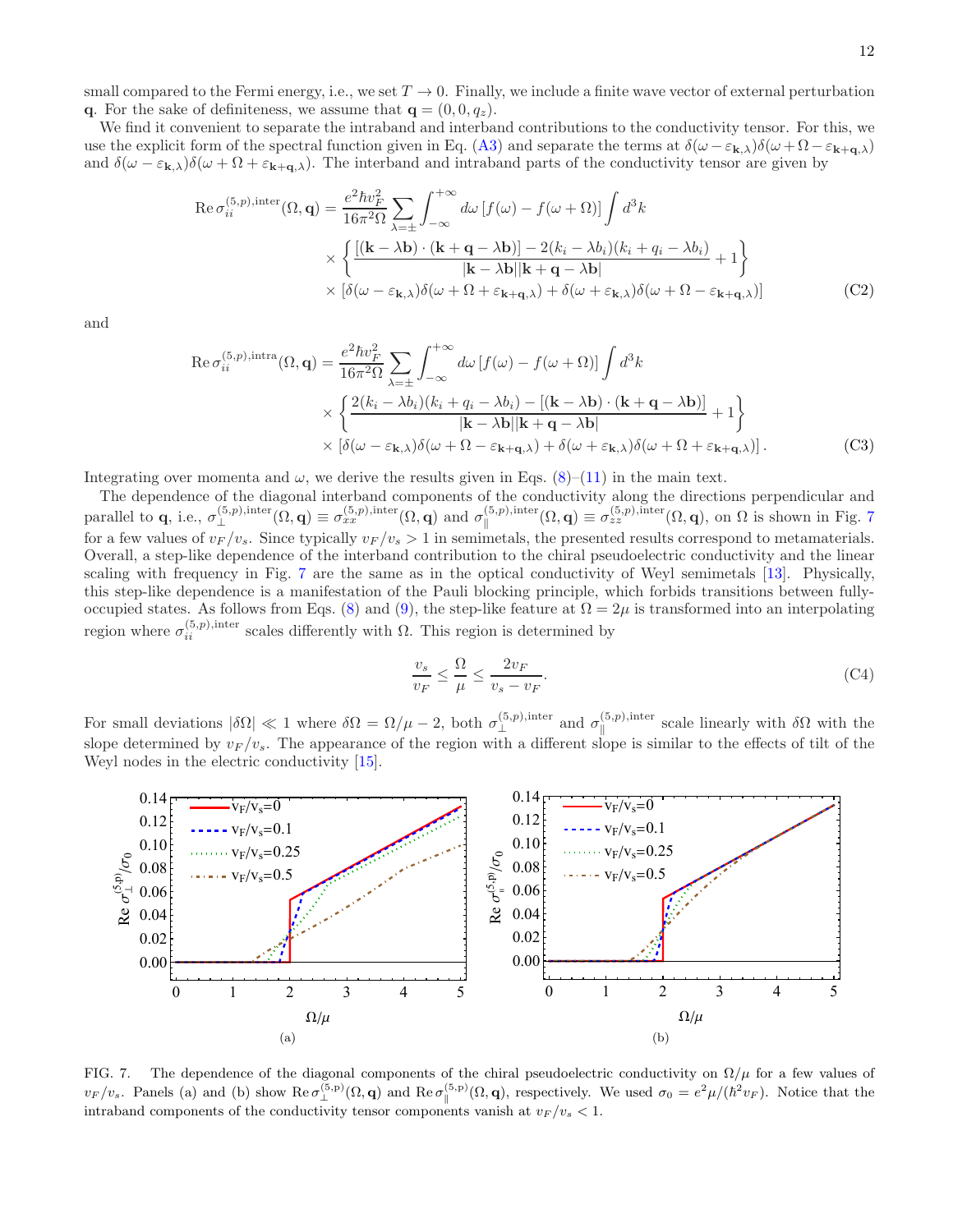It is instructive to show that the conventional Drude peak is restored in Eq. [\(10\)](#page-4-0) at  $q \to 0$ . Indeed, we have the following limit in the weak sense:

$$
\frac{1}{\tilde{q}}\Theta(\tilde{q}-\Omega)\xrightarrow[\tilde{q}\to 0]{w}\delta(\Omega).
$$
\n(C5)

It can be easily proven by integrating left- and right-hand sides of the above equation. Performing the same integration in  $\sigma_{\perp}^{(5,p),\text{intra}}(\Omega, \mathbf{q}) \equiv \sigma_{xx}^{(5,p),\text{intra}}(\Omega, \mathbf{q})$ , we obtain

$$
\lim_{\tilde{q}\to 0} \int_{-\infty}^{+\infty} d\Omega \operatorname{Re} \sigma_{\perp}^{(5,p), \text{intra}}(\Omega, \mathbf{q}) = \lim_{\tilde{q}\to 0} \frac{e^2}{\pi \hbar^2 v_F} \left(\frac{\mu^2}{3} + \frac{4}{45} \tilde{q}^2\right) = \frac{e^2 \mu^2}{3\pi \hbar^2 v_F} = \int_{-\infty}^{+\infty} d\Omega \frac{e^2 \mu^2}{3\pi \hbar^2 v_F} \delta(\Omega). \tag{C6}
$$

Therefore,

$$
\operatorname{Re}\sigma_{\perp}^{(5,p),\text{intra}}(\Omega,\mathbf{q}) \xrightarrow[\tilde{q}\to 0]{} \frac{e^2\mu^2}{3\pi\hbar^2 v_F} \delta(\Omega). \tag{C7}
$$

For the off-diagonal components at  $\mu = 0$ , we obtain

$$
\operatorname{Re}\sigma_{xy}^{(5,p)}(\Omega,\mathbf{q}) = \hbar e^2 v_F^2 \sum_{\lambda=\pm} \lambda \operatorname{v.p.} \int \frac{d^3k}{(2\pi)^3} \left( \frac{k_z + q_z - \lambda b}{|\mathbf{k} + \mathbf{q} - \lambda \mathbf{b}|} + \frac{k_z - \lambda b}{|\mathbf{k} - \lambda \mathbf{b}|} \right) \frac{1}{(\varepsilon_{\mathbf{k},\lambda} + \varepsilon_{\mathbf{k} + \mathbf{q},\lambda})^2 - \Omega^2}
$$
  
\n
$$
= \frac{e^2}{16\pi^2 \hbar \tilde{\Omega}^3} \sum_{\lambda=\pm} \lambda \operatorname{v.p.} \int_{-\infty}^{+\infty} dk_z \left\{ 2\tilde{\Omega} q_z \left( |k_z + q_z - \lambda b| - |k_z - \lambda b| \right) + (2k_z + q_z - 2\lambda b) \left( q_z^2 - \tilde{\Omega}^2 \right) \right\}
$$
  
\n
$$
\times \left[ \tanh^{-1} \left( \frac{2\tilde{\Omega} |k_z - \lambda b|}{(k_z + q_z - \lambda b)^2 - (k_z - \lambda b)^2 - \tilde{\Omega}^2} \right) - \tanh^{-1} \left( \frac{2\tilde{\Omega} |k_z + q_z - \lambda b|}{(k_z + q_z - \lambda b)^2 - (k_z - \lambda b)^2 + \tilde{\Omega}^2} \right) \right] \right\}
$$
  
\n
$$
= \frac{e^2}{8\pi^2 \hbar} \sum_{\lambda=\pm} \lambda \left( -2\lambda b + q_z \right) = -\frac{e^2 b}{2\pi^2 \hbar}, \tag{C8}
$$

where  $\tilde{\Omega} = \Omega/(\hbar v_F)$ . This chiral pseudoelectric conductivity has the same form as in the anomalous Hall effect [\[20](#page-14-7)[–22\]](#page-14-8).

# <span id="page-12-0"></span>2. Imaginary part

Finally, let us present the expressions for the imaginary part of the chiral pseudoelectric conductivity tensor. By using the Kramers-Kronig relation

$$
\operatorname{Im} \sigma_{ij}(\Omega, \mathbf{q}) = -\frac{2\Omega}{\pi} \operatorname{v.p.} \int_0^{\Lambda} d\omega \frac{\operatorname{Re} \sigma_{ij}(\omega, \mathbf{q})}{\omega^2 - \Omega^2},\tag{C9}
$$

where  $\Lambda$  is a cutoff, and the expressions in Eqs. [\(8\)](#page-3-2)–[\(11\)](#page-4-1), we obtain

<span id="page-12-1"></span>
$$
\operatorname{Im}\sigma_{\perp}^{(5,p),\text{inter}}(\Omega,\mathbf{q}) = -\frac{e^2}{12\pi^2\hbar^2v_F\Omega} \left[ \left( \Omega^2 - \tilde{q}^2 \right) \ln \left| \frac{\Lambda^2 - \Omega^2}{(2\mu + \tilde{q})^2 - \Omega^2} \right| + 2\tilde{q}^2 \ln \left| \frac{\Lambda}{2\mu + \tilde{q}} \right| \right] - \frac{e^2}{288\pi^2\hbar^2\tilde{q}^3v_F\Omega}
$$
  
\n
$$
\times \left\{ 4\tilde{q}\Omega^2 \left[ 3 \left( 4\mu^2 + \Omega^2 \right) + 7\tilde{q}^2 \right] \Theta(\mu - \tilde{q}) + 4\mu\Omega^2 \left( 22\mu^2 + 9\tilde{q}^2 - 12\mu\tilde{q} + 3\Omega^2 \right) \Theta(\tilde{q} - \mu) + 3\Omega \left( \tilde{q}^2 - \Omega^2 \right) \right.
$$
  
\n
$$
\times \left( 12\mu^2 + 3\tilde{q}^2 + \Omega^2 \right) \left[ \Theta(\mu - \tilde{q}) \ln \left| \frac{(\Omega + 2\mu + \tilde{q})(\Omega - 2\mu + \tilde{q})}{(\Omega - 2\mu - \tilde{q})(\Omega + 2\mu - \tilde{q})} \right| + \Theta(\tilde{q} - \mu) \ln \left| \frac{(\Omega - \tilde{q})(\Omega + 2\mu + \tilde{q})}{(\Omega + \tilde{q})(\Omega - 2\mu - \tilde{q})} \right| \right]
$$
  
\n
$$
-6 \left( \tilde{q}^2 - \Omega^2 \right) \left( 4\mu^3 + 3\mu\Omega^2 - 2\tilde{q}^3 + 3\mu\tilde{q}^2 \right) \left[ \Theta(\mu - \tilde{q}) \ln \left| \frac{(2\mu - \tilde{q})^2 - \Omega^2}{(2\mu + \tilde{q})^2 - \Omega^2} \right| + \Theta(\tilde{q} - \mu) \ln \left| \frac{\tilde{q}^2 - \Omega^2}{(2\mu + \tilde{q})^2 - \Omega^2} \right| \right]
$$
  
\n
$$
+
$$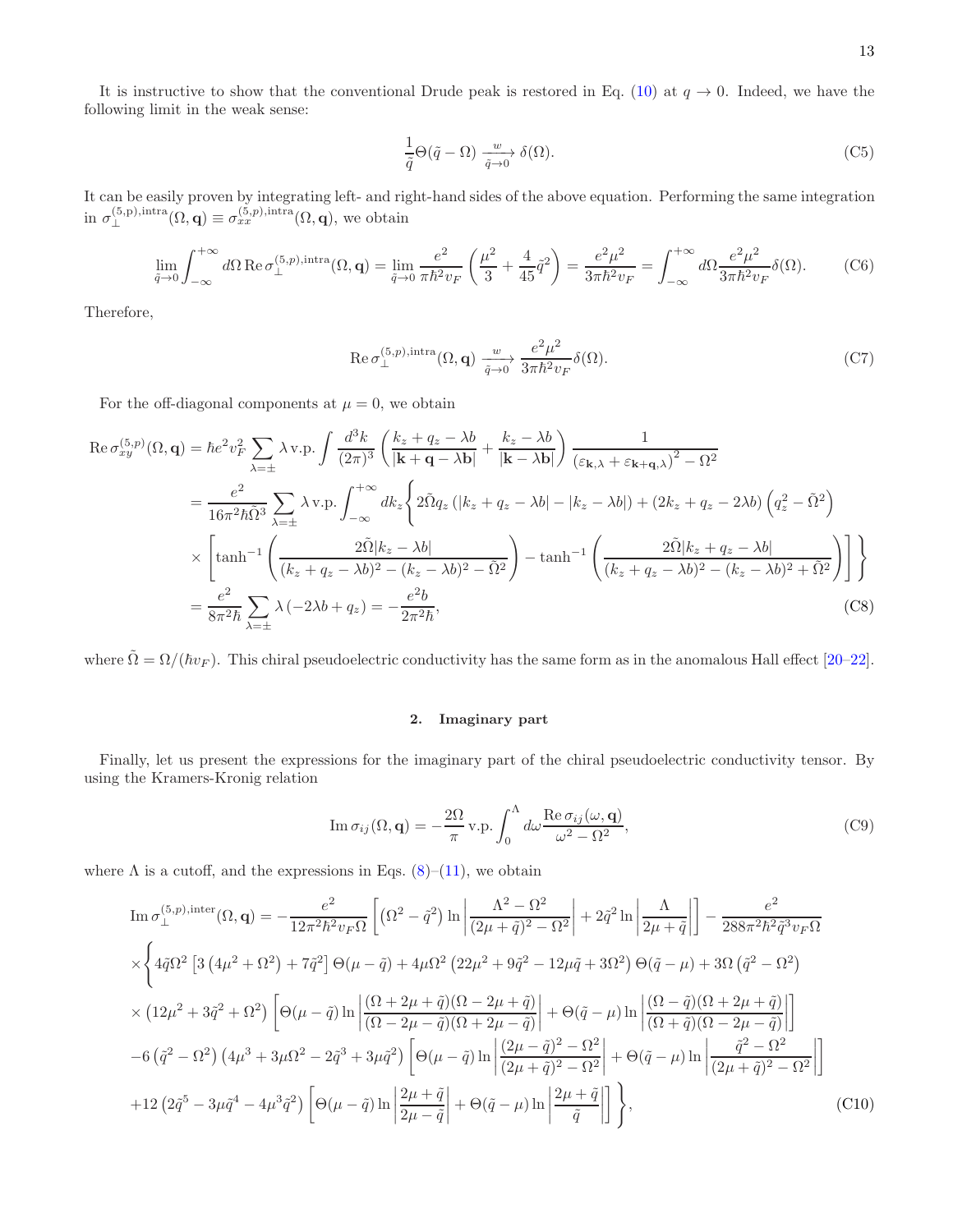$$
\text{Im}\,\sigma_{\parallel}^{(5,p),\text{inter}}(\Omega,\mathbf{q}) = -\frac{e^2 \Omega}{12\pi^2 \hbar^2 v_F} \ln \left| \frac{\Lambda^2 - \Omega^2}{\Omega^2 - (2\mu + \tilde{q})^2} \right| \n- \frac{e^2 \Omega}{144\pi^2 \hbar^2 \tilde{q}^3 v_F} \left\{ 4\tilde{q} \left[ 8\tilde{q}^2 - 3 \left( 4\mu^2 + \Omega^2 \right) \right] \Theta(\mu - \tilde{q}) + 4\mu \left( -22\mu^2 + 6\tilde{q}^2 + 12\mu\tilde{q} - 3\Omega^2 \right) \Theta(\tilde{q} - \mu) \n+ 3\Omega \left( 12\mu^2 - 3\tilde{q}^2 + \Omega^2 \right) \left[ \Theta(\mu - \tilde{q}) \ln \left| \frac{(\Omega + 2\mu + \tilde{q})(\Omega - 2\mu + \tilde{q})}{(\Omega - 2\mu - \tilde{q})(\Omega + 2\mu - \tilde{q})} \right| + \Theta(\tilde{q} - \mu) \ln \left| \frac{(\Omega - \tilde{q})(\Omega + 2\mu + \tilde{q})}{(\Omega + \tilde{q})(\Omega - 2\mu - \tilde{q})} \right| \right] \n+ 6 \left( 4\mu^3 + \tilde{q}^3 - 3\mu\tilde{q}^2 + 3\mu\Omega^2 \right) \left[ \Theta(\mu - \tilde{q}) \ln \left| \frac{\Omega^2 - (2\mu + \tilde{q})^2}{\Omega^2 - (2\mu - \tilde{q})^2} \right| + \Theta(\tilde{q} - \mu) \ln \left| \frac{\Omega^2 - (2\mu + \tilde{q})^2}{\Omega^2 - \tilde{q}^2} \right| \right] \right\}, \qquad (C11)
$$

$$
\begin{split} &\text{Im}\,\sigma_{\perp}^{(5,p),\text{intra}}(\Omega,\mathbf{q}) = \frac{e^{2}\Theta(\mu-\tilde{q})}{144\pi^{2}\hbar^{2}\tilde{q}^{3}v_{F}}\left[2\tilde{q}\Omega\left(36\mu^{2}+7\tilde{q}^{2}+3\Omega^{2}\right)+3\left(\tilde{q}^{2}-\Omega^{2}\right)\left(12\mu^{2}+3\tilde{q}^{2}+\Omega^{2}\right)\ln\left|\frac{\Omega+\tilde{q}}{\Omega-\tilde{q}}\right|\right] \\ &+\frac{e^{2}\Theta(\tilde{q}-\mu)\Theta(2\mu-\tilde{q})}{144\pi^{2}\hbar^{2}\tilde{q}^{3}v_{F}}\left[2\Omega(2\mu-\tilde{q})\left(40\mu^{2}+7\tilde{q}^{2}-4\mu\tilde{q}+3\Omega^{2}\right)+3\left(\tilde{q}^{2}-\Omega^{2}\right)\left(12\mu^{2}+3\tilde{q}^{2}+\Omega^{2}\right)\ln\left|\frac{\Omega+2\mu-\tilde{q}}{\Omega-2\mu+\tilde{q}}\right|\right] \\ &-\frac{e^{2}\Theta(\tilde{q}-2\mu)}{288\pi^{2}\hbar^{2}\tilde{q}^{3}v_{F}\Omega}\left[-4\mu\Omega^{2}\left(22\mu^{2}+9\tilde{q}^{2}+12\mu\tilde{q}+3\Omega^{2}\right)+3\Omega\left(\tilde{q}^{2}-\Omega^{2}\right)\left(12\mu^{2}+3\tilde{q}^{2}+\Omega^{2}\right)\ln\left|\frac{\left(\Omega-\tilde{q}\right)(\Omega-2\mu+\tilde{q})}{\left(\Omega+\tilde{q}\right)(\Omega+2\mu-\tilde{q})}\right| \\ &+6\left(\tilde{q}^{2}-\Omega^{2}\right)\left(-4\mu^{3}+2\tilde{q}^{3}-3\mu\tilde{q}^{2}-3\mu\Omega^{2}\right)\ln\left|\frac{\left(\tilde{q}-2\mu\right)^{2}-\Omega^{2}}{\tilde{q}^{2}-\Omega^{2}}\right|+12\left(2\tilde{q}^{5}-3\mu\tilde{q}^{4}-4\mu^{3}\tilde{q}^{2}\right)\ln\left|\frac{\tilde{q}}{\tilde{q}-2\mu}\right
$$

<span id="page-13-0"></span>
$$
\text{Im}\,\sigma_{\parallel}^{(5,p),\text{intra}}(\Omega,\mathbf{q}) = \frac{e^{2}\Omega\Theta(\mu-\tilde{q})}{72\pi^{2}\hbar^{2}\tilde{q}^{3}v_{F}}\left[16\tilde{q}^{3}-6\tilde{q}\left(12\mu^{2}+\Omega^{2}\right)+3\Omega\left(12\mu^{2}-3\tilde{q}^{2}+\Omega^{2}\right)\ln\left|\frac{\Omega+\tilde{q}}{\Omega-\tilde{q}}\right|\right] \n+\frac{e^{2}\Omega\Theta(\tilde{q}-\mu)\Theta(2\mu-\tilde{q})}{72\pi^{2}\hbar^{2}\tilde{q}^{3}v_{F}}\left[2(2\mu-\tilde{q})\left(8\tilde{q}^{2}+4\mu\tilde{q}-3\Omega^{2}-40\mu^{2}\right)+3\Omega\left(12\mu^{2}-3\tilde{q}^{2}+\Omega^{2}\right)\ln\left|\frac{\Omega+2\mu-\tilde{q}}{\Omega-2\mu+\tilde{q}}\right|\right] \n-\frac{e^{2}\Omega\Theta(\tilde{q}-\mu)\Theta(2\mu-\tilde{q})}{144\pi^{2}\hbar^{2}\tilde{q}^{3}v_{F}}\left[4(\mu-\tilde{q})\left(8\tilde{q}^{2}+2\mu\tilde{q}-3\Omega^{2}-58\mu^{2}\right)+3\Omega\left(12\mu^{2}-3\tilde{q}^{2}+\Omega^{2}\right)\ln\left|\frac{(\Omega-\tilde{q})(\Omega+2\mu-\tilde{q})}{(\Omega+\tilde{q})(\Omega-2\mu+\tilde{q})}\right|\right] \n+6\left(4\mu^{3}+\tilde{q}^{3}-3\mu\tilde{q}^{2}+3\mu\Omega^{2}\right)\ln\left|\frac{\tilde{q}^{2}-\Omega^{2}}{(\tilde{q}-2\mu)^{2}-\Omega^{2}}\right|\right]-\frac{e^{2}\Omega\Theta(\tilde{q}-2\mu)}{144\pi^{2}\hbar^{2}\tilde{q}^{3}v_{F}}\left[4\mu\left(22\mu^{2}-6\tilde{q}^{2}+12\mu\tilde{q}+3\Omega^{2}\right) \n+3\Omega\left(12\mu^{2}-3\tilde{q}^{2}+\Omega^{2}\right)\ln\left|\frac{(\Omega-\
$$

Physically, the cutoff Λ corresponds to the energy scale at which the relativistic-like dispersion relation of quasiparticles becomes inapplicable. In addition,  $\sigma_{\perp}^{(5,p)}(\Omega, \mathbf{q}) \equiv \sigma_{xx}^{(5,p)}(\Omega, \mathbf{q})$  and  $\sigma_{\parallel}^{(5,p)}$  $\sigma^{\rm (5,p)}_{z}(\Omega,\mathbf{q})\equiv \sigma^{\rm (5,p)}_{zz}(\Omega,\mathbf{q}).$ 

Since Eqs. [\(C10\)](#page-12-1)–[\(C13\)](#page-13-0) are cumbersome, let us discuss a few simplified cases. For  $\mu = 0$ , we have

$$
\operatorname{Im} \sigma_{\perp}^{(5,p),\text{inter}}(\Omega, \mathbf{q}) = -\frac{e^2}{12\pi^2\hbar^2 v_F \Omega} \left[ \left( \Omega^2 - \tilde{q}^2 \right) \ln \left| \frac{\Lambda^2 - \Omega^2}{\Omega^2 - \tilde{q}^2} \right| + 2\tilde{q}^2 \ln \left| \frac{\Lambda}{\tilde{q}} \right| \right],\tag{C14}
$$

$$
\operatorname{Im} \sigma_{\parallel}^{(5,p),\text{inter}}(\Omega, \mathbf{q}) = -\frac{e^2 \Omega}{12\pi^2 \hbar^2 v_F} \ln \left| \frac{\Lambda^2 - \Omega^2}{\Omega^2 - \tilde{q}^2} \right|,\tag{C15}
$$

$$
\operatorname{Im} \sigma_{\perp}^{(5,p),\text{intra}}(\Omega, \mathbf{q}) = \operatorname{Im} \sigma_{\parallel}^{(5,p),\text{intra}}(\Omega, \mathbf{q}) = 0. \tag{C16}
$$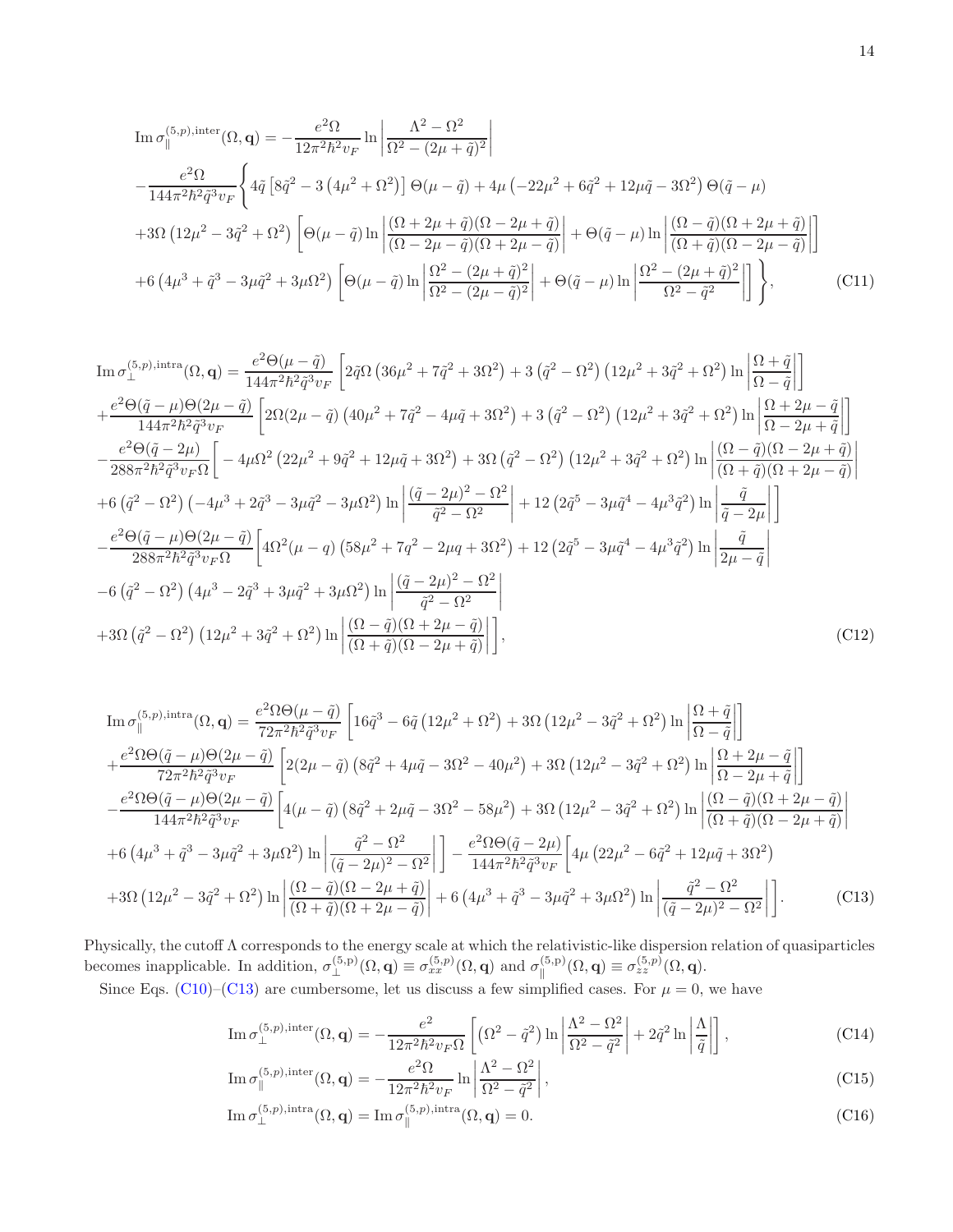$$
\operatorname{Im} \sigma_{\perp}^{(5,p),\text{inter}}(\Omega, \mathbf{0}) = \operatorname{Im} \sigma_{\parallel}^{(5,p),\text{inter}}(\Omega, \mathbf{0}) = -\frac{e^2 \Omega}{12\pi^2 \hbar^2 v_F} \ln \left| \frac{\Lambda^2 - \Omega^2}{\Omega^2 - 4\mu^2} \right|,
$$
(C17)

$$
\operatorname{Im} \sigma_{\perp}^{(5,p),\text{intra}}(\Omega, \mathbf{0}) = \operatorname{Im} \sigma_{\parallel}^{(5,p),\text{intra}}(\Omega, \mathbf{0}) = \frac{e^2 \mu^2}{3\pi^2 \hbar^2 v_F \Omega}.
$$
 (C18)

These expressions agree with those derived in Refs. [\[74,](#page-16-12) [75\]](#page-16-13) at  $q = 0$  for  $\Lambda \gg \Omega$ .

- <span id="page-14-0"></span>[1] A. M. Turner and A. Vishwanath, [Topol. Insul.](http://arxiv.org/abs/1301.0330 https://books.google.com/books?id=1K0ZDAAAQBAJ), edited by M. Franz and L. Molenkamp (Elsevier Science, Amsterdam, 2013) Chap. 11, pp. 293–322, [arXiv:1301.0330.](https://arxiv.org/abs/1301.0330)
- [2] T. Wehling, A. Black-Schaffer, and A. Balatsky, Dirac materials, [Adv. Phys.](https://doi.org/10.1080/00018732.2014.927109) 63, 1 (2014), [arXiv:1405.5774.](https://arxiv.org/abs/1405.5774)
- [3] B. Yan and C. Felser, Topological materials: Weyl semimetals, [Annu. Rev. Condens. Matter Phys.](https://doi.org/10.1146/annurev-conmatphys-031016-025458) 8, 337 (2017), [arXiv:1611.04182.](https://arxiv.org/abs/1611.04182)
- [4] M. Z. Hasan, S.-Y. Xu, I. Belopolski, and S.-M. Huang, Discovery of Weyl fermion semimetals and topological Fermi arc states, [Annu. Rev. Condens. Matter Phys.](https://doi.org/10.1146/annurev-conmatphys-031016-025225) 8, 289 (2017), [arXiv:1702.07310.](https://arxiv.org/abs/1702.07310)
- [5] A. Burkov, Weyl Metals, [Annu. Rev. Condens. Matter Phys.](https://doi.org/10.1146/annurev-conmatphys-033117-054129) 9, 359 (2018), [arXiv:1704.06660.](https://arxiv.org/abs/1704.06660)
- [6] N. P. Armitage, E. J. Mele, and A. Vishwanath, Weyl and Dirac semimetals in three-dimensional solids, [Rev. Mod. Phys.](https://doi.org/10.1103/RevModPhys.90.015001) 90, 015001 (2018), [arXiv:1705.01111.](https://arxiv.org/abs/1705.01111)
- <span id="page-14-1"></span>[7] E. V. Gorbar, V. A. Miransky, I. A. Shovkovy, and P. O. Sukhachov, [Electronic Properties of Dirac and Weyl Semimetals](https://doi.org/10.1142/11475) (World Scientific, Singapore, 2021).
- <span id="page-14-2"></span>[8] H. B. Nielsen and M. Ninomiya, Absence of neutrinos on a lattice. (I). Proof by homotopy theory, [Nucl. Phys. B](https://doi.org/10.1016/0550-3213(81)90361-8) 185, 20 (1981).
- [9] H. B. Nielsen and M. Ninomiya, Absence of neutrinos on a lattice. (II). Intuitive topological proof, [Nucl. Phys. B](https://doi.org/10.1016/0550-3213(81)90524-1) 193, 173 (1981).
- <span id="page-14-3"></span>[10] H. B. Nielsen and M. Ninomiya, A no-go theorem for regularizing chiral fermions, [Phys. Lett. B](https://doi.org/10.1016/0370-2693(81)91026-1) 105, 219 (1981).
- <span id="page-14-4"></span>[11] P. E. C. Ashby and J. P. Carbotte, Magneto-optical conductivity of Weyl semimetals, Phys. Rev. B 87[, 245131 \(2013\),](https://doi.org/10.1103/PhysRevB.87.245131) [arXiv:1305.0275.](https://arxiv.org/abs/1305.0275)
- <span id="page-14-6"></span>[12] P. E. C. Ashby and J. P. Carbotte, Chiral anomaly and optical absorption in Weyl semimetals, Phys. Rev. B 89[, 245121 \(2014\),](https://doi.org/10.1103/PhysRevB.89.245121) [arXiv:1405.7034.](https://arxiv.org/abs/1405.7034)
- <span id="page-14-15"></span>[13] C. J. Tabert, J. P. Carbotte, and E. J. Nicol, Optical and transport properties in three-dimensional Dirac and Weyl semimetals, Phys. Rev. B **93**[, 085426 \(2016\),](https://doi.org/10.1103/PhysRevB.93.085426) [arXiv:1603.00866.](https://arxiv.org/abs/1603.00866)
- [14] C. J. Tabert and J. P. Carbotte, Optical conductivity of Weyl semimetals and signatures of the gapped semimetal phase transition, Phys. Rev. B 93[, 085442 \(2016\),](https://doi.org/10.1103/PhysRevB.93.085442) [arXiv:1603.03722.](https://arxiv.org/abs/1603.03722)
- <span id="page-14-16"></span>[15] J. P. Carbotte, Dirac cone tilt on interband optical background of type-I and type-II Weyl semimetals, Phys. Rev. B 94[, 165111 \(2016\).](https://doi.org/10.1103/PhysRevB.94.165111)
- <span id="page-14-9"></span>[16] S. Ahn, E. J. Mele, and H. Min, Optical conductivity of multi-Weyl semimetals, Phys. Rev. B 95[, 161112 \(2017\),](https://doi.org/10.1103/PhysRevB.95.161112) [arXiv:1609.08566.](https://arxiv.org/abs/1609.08566)
- [17] A. A. Burkov, Dynamical density response and optical conductivity in topological metals, Phys. Rev. B 98[, 165123 \(2018\),](https://doi.org/10.1103/PhysRevB.98.165123) [arXiv:1808.05960.](https://arxiv.org/abs/1808.05960)
- <span id="page-14-10"></span>[18] Q. Chen, A. R. Kutayiah, I. Oladyshkin, M. Tokman, and A. Belyanin, Optical properties and electromagnetic modes of Weyl semimetals, Phys. Rev. B 99[, 075137 \(2019\),](https://doi.org/10.1103/PhysRevB.99.075137) [arXiv:1812.06331.](https://arxiv.org/abs/1812.06331)
- <span id="page-14-5"></span>[19] P. Sharma, A. Principi, and D. L. Maslov, Optical conductivity of a Dirac-Fermi liquid, Phys. Rev. B 104[, 045142 \(2021\),](https://doi.org/10.1103/PhysRevB.104.045142) [arXiv:2106.02616.](https://arxiv.org/abs/2106.02616)
- <span id="page-14-7"></span>[20] K.-Y. Yang, Y.-M. Lu, and Y. Ran, Quantum Hall effects in a Weyl semimetal: Possible application in pyrochlore iridates, Phys. Rev. B 84[, 075129 \(2011\),](https://doi.org/10.1103/PhysRevB.84.075129) [arXiv:1105.2353.](https://arxiv.org/abs/1105.2353)
- [21] A. A. Burkov and L. Balents, Weyl Semimetal in a Topological Insulator Multilayer, [Phys. Rev. Lett.](https://doi.org/10.1103/PhysRevLett.107.127205) 107, 127205 (2011), [arXiv:1105.5138.](https://arxiv.org/abs/1105.5138)
- <span id="page-14-8"></span>[22] A. A. Burkov, M. D. Hook, and L. Balents, Topological nodal semimetals, Phys. Rev. B 84[, 235126 \(2011\),](https://doi.org/10.1103/PhysRevB.84.235126) [arXiv:1110.1089.](https://arxiv.org/abs/1110.1089)
- <span id="page-14-11"></span>[23] M. Kargarian, M. Randeria, and N. Trivedi, Theory of Kerr and Faraday rotations and linear dichroism in Topological Weyl Semimetals, Sci. Rep. 5[, 12683 \(2015\),](https://doi.org/10.1038/srep12683) [arXiv:1503.00012.](https://arxiv.org/abs/1503.00012)
- <span id="page-14-12"></span>[24] P. O. Sukhachov and L. I. Glazman, Anomalous Electromagnetic Field Penetration in a Weyl or Dirac Semimetal, [Phys. Rev. Lett.](https://doi.org/10.1103/PhysRevLett.128.146801) 128, 146801 (2022), [arXiv:2110.10167.](https://arxiv.org/abs/2110.10167)
- [25] P. Matus, R. M. A. Dantas, R. Moessner, and P. Surówka, Skin effect as a probe of transport regimes in Weyl semimetals, Proc. Natl. Acad. Sci. 119, [10.1073/pnas.2200367119](https://doi.org/10.1073/pnas.2200367119) (2022), [arXiv:2111.11810.](https://arxiv.org/abs/2111.11810)
- <span id="page-14-13"></span>[26] S. Nandy and D. A. Pesin, Nonreciprocal optics and magnetotransport in Weyl metals as signatures of band topology (2021), [arXiv:2112.14756.](https://arxiv.org/abs/2112.14756)
- <span id="page-14-14"></span>[27] R. Y. Chen, S. J. Zhang, J. A. Schneeloch, C. Zhang, Q. Li, G. D. Gu, and N. L. Wang, Optical spectroscopy study of the three-dimensional Dirac semimetal  $ZrTe<sub>5</sub>$ , Phys. Rev. B **92**[, 075107 \(2015\),](https://doi.org/10.1103/PhysRevB.92.075107) [arXiv:1505.00307.](https://arxiv.org/abs/1505.00307)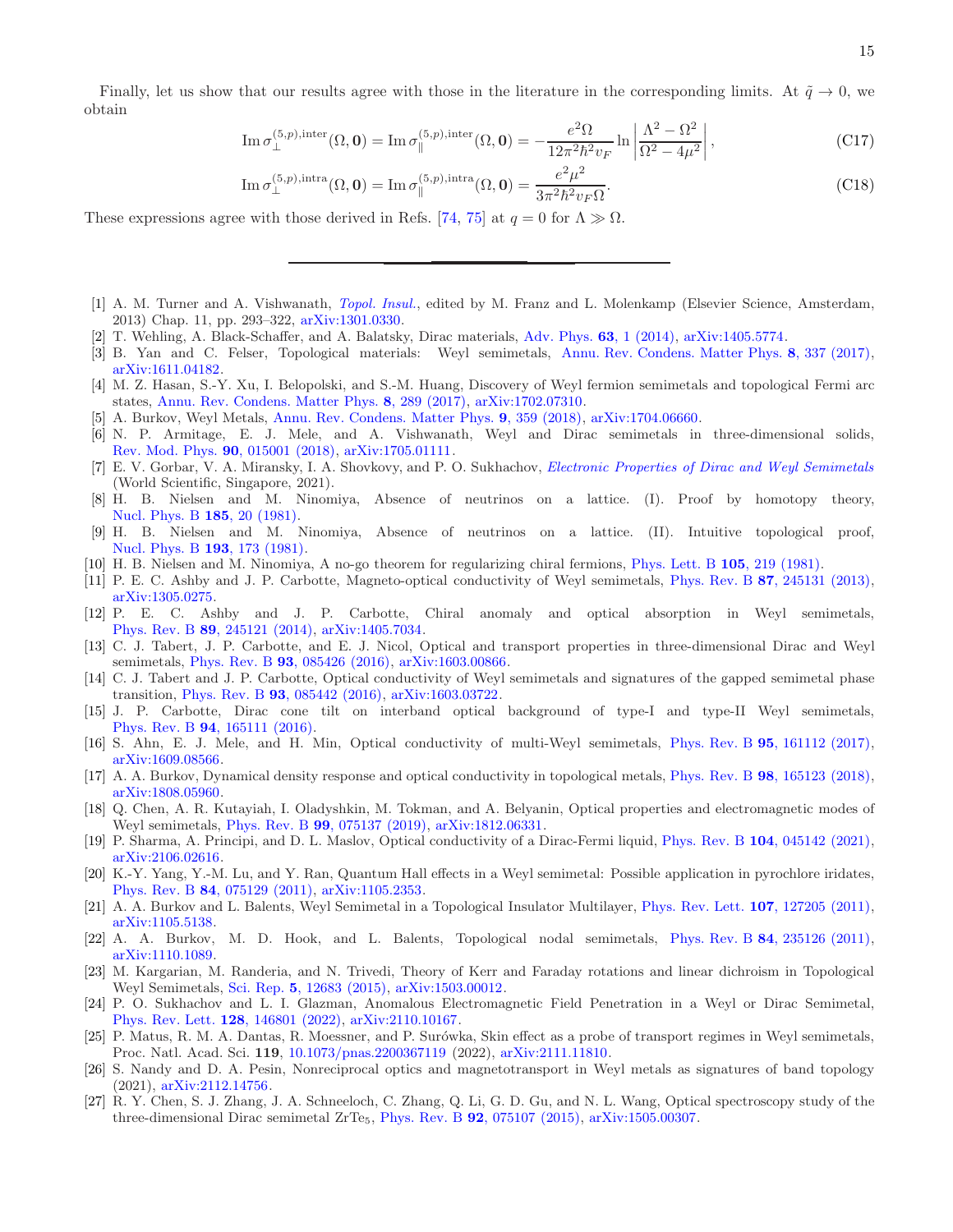- [28] G. S. Jenkins, C. Lane, B. Barbiellini, A. B. Sushkov, R. L. Carey, F. Liu, J. W. Krizan, S. K. Kushwaha, Q. Gibson, T.-R. Chang, H.-T. Jeng, H. Lin, R. J. Cava, A. Bansil, and H. D. Drew, Three-dimensional Dirac cone carrier dynamics in Na3Bi and Cd3As2, Phys. Rev. B 94[, 085121 \(2016\),](https://doi.org/10.1103/PhysRevB.94.085121) [arXiv:1605.02145.](https://arxiv.org/abs/1605.02145)
- [29] D. Neubauer, J. P. Carbotte, A. A. Nateprov, A. Löhle, M. Dressel, and A. V. Pronin, Interband optical conductivity of the  $[001]$ -oriented Dirac semimetal Cd<sub>3</sub>As<sub>2</sub>, Phys. Rev. B **93**[, 121202 \(2016\),](https://doi.org/10.1103/PhysRevB.93.121202) [arXiv:1601.03299.](https://arxiv.org/abs/1601.03299)
- [30] I. Crassee, E. Martino, C. C. Homes, O. Caha, J. Novák, P. Tückmantel, M. Hakl, A. Nateprov, E. Arushanov, Q. D. Gibson, R. J. Cava, S. M. Koohpayeh, K. E. Arpino, T. M. McQueen, M. Orlita, and A. Akrap, Non-uniform carrier density in Cd<sub>3</sub>As<sub>2</sub> evidenced by optical spectroscopy, Phys. Rev. B **97**[, 125204 \(2018\),](https://doi.org/10.1103/PhysRevB.97.125204) [arXiv:1712.03147.](https://arxiv.org/abs/1712.03147)
- [31] E. Uykur, R. Sankar, D. Schmitz, and C. A. Kuntscher, Optical spectroscopy study on pressure-induced phase transitions in the three-dimensional Dirac semimetal  $Cd<sub>3</sub>As<sub>2</sub>$ , Phys. Rev. B **97**[, 195134 \(2018\),](https://doi.org/10.1103/PhysRevB.97.195134) [arXiv:1708.00725.](https://arxiv.org/abs/1708.00725)
- <span id="page-15-0"></span>[32] B. Cheng, T. Schumann, S. Stemmer, and N. P. Armitage, Probing charge pumping and relaxation of the chiral anomaly in a Dirac semimetal, Sci. Adv. 7[, eabg0914 \(2021\),](https://doi.org/10.1126/sciadv.abg0914) [arXiv:1910.13655.](https://arxiv.org/abs/1910.13655)
- [33] B. Xu, Y. M. Dai, L. X. Zhao, K. Wang, R. Yang, W. Zhang, J. Y. Liu, H. Xiao, G. F. Chen, A. J. Taylor, D. A. Yarotski, R. P. Prasankumar, and X. G. Qiu, Optical spectroscopy of the Weyl semimetal TaAs, Phys. Rev. B 93[, 121110 \(2016\).](https://doi.org/10.1103/PhysRevB.93.121110)
- [34] S.-i. Kimura, H. Yokoyama, H. Watanabe, J. Sichelschmidt, V. S¨uß, M. Schmidt, and C. Felser, Optical signature of Weyl electronic structures in tantalum pnictides TaPn  $(Pn = P, As)$ , Phys. Rev. B **96**[, 075119 \(2017\),](https://doi.org/10.1103/PhysRevB.96.075119) [arXiv:1705.08774.](https://arxiv.org/abs/1705.08774)
- [35] A. L. Levy, A. B. Sushkov, F. Liu, B. Shen, N. Ni, H. D. Drew, and G. S. Jenkins, Optical evidence of the chiral magnetic anomaly in the Weyl semimetal TaAs, Phys. Rev. B 101[, 125102 \(2020\),](https://doi.org/10.1103/PhysRevB.101.125102) [arXiv:1810.05660.](https://arxiv.org/abs/1810.05660)
- [36] S. Polatkan, M. O. Goerbig, J. Wyzula, R. Kemmler, L. Z. Maulana, B. A. Piot, I. Crassee, A. Akrap, C. Shekhar, C. Felser, M. Dressel, A. V. Pronin, and M. Orlita, Magneto-Optics of a Weyl Semimetal beyond the Conical Band Approximation: Case Study of TaP, [Phys. Rev. Lett.](https://doi.org/10.1103/PhysRevLett.124.176402) 124, 176402 (2020), [arXiv:1912.07327.](https://arxiv.org/abs/1912.07327)
- <span id="page-15-1"></span>[37] R. Zu, M. Gu, L. Min, C. Hu, N. Ni, Z. Mao, J. M. Rondinelli, and V. Gopalan, Comprehensive anisotropic linear optical properties of the Weyl semimetals TaAs and NbAs, Phys. Rev. B 103[, 165137 \(2021\),](https://doi.org/10.1103/PhysRevB.103.165137) [arXiv:2011.09036.](https://arxiv.org/abs/2011.09036)
- <span id="page-15-2"></span>[38] I. Crassee, R. Sankar, W.-L. Lee, A. Akrap, and M. Orlita, 3D Dirac semimetal Cd<sub>3</sub>As<sub>2</sub>: A review of material properties, [Phys. Rev. Mater.](https://doi.org/10.1103/PhysRevMaterials.2.120302) 2, 120302 (2018), [arXiv:1810.03726.](https://arxiv.org/abs/1810.03726)
- <span id="page-15-3"></span>[39] A. V. Pronin and M. Dressel, Nodal Semimetals: A Survey on Optical Conductivity, [Phys. status solidi](https://doi.org/10.1002/pssb.202000027) 258, 2000027 (2021), [arXiv:2003.10361.](https://arxiv.org/abs/2003.10361)
- <span id="page-15-4"></span>[40] H. Suzuura and T. Ando, Phonons and electron-phonon scattering in carbon nanotubes, Phys. Rev. B 65[, 235412 \(2002\).](https://doi.org/10.1103/PhysRevB.65.235412)
- <span id="page-15-5"></span>[41] M. A. H. Vozmediano, M. I. Katsnelson, and F. Guinea, Gauge fields in graphene, Phys. Rep. 496[, 109 \(2010\),](https://doi.org/10.1016/j.physrep.2010.07.003) [arXiv:1003.5179.](https://arxiv.org/abs/1003.5179)
- <span id="page-15-6"></span>[42] R. Ilan, A. G. Grushin, and D. I. Pikulin, Pseudo-electromagnetic fields in 3D topological semimetals, [Nat. Rev. Phys.](https://doi.org/10.1038/s42254-019-0121-8) 2, 29 (2020), [arXiv:1903.11088.](https://arxiv.org/abs/1903.11088)
- <span id="page-15-7"></span>[43] J.-H. Zhou, H. Jiang, Q. Niu, and J.-R. Shi, Topological Invariants of Metals and the Related Physical Effects, [Chinese Phys. Lett.](https://doi.org/10.1088/0256-307X/30/2/027101) 30, 027101 (2013).
- [44] M. Zubkov, Emergent gravity and chiral anomaly in Dirac semimetals in the presence of dislocations, [Ann. Phys. \(N. Y\).](https://doi.org/10.1016/j.aop.2015.05.032) 360, 655 (2015), [arXiv:arXiv:1501.04998.](https://arxiv.org/abs/arXiv:1501.04998)
- <span id="page-15-17"></span>[45] A. Cortijo, Y. Ferreirós, K. Landsteiner, and M. A. H. Vozmediano, Elastic Gauge Fields in Weyl Semimetals, [Phys. Rev. Lett.](https://doi.org/10.1103/PhysRevLett.115.177202) 115, 177202 (2015), [arXiv:1603.02674.](https://arxiv.org/abs/1603.02674)
- <span id="page-15-15"></span>[46] A. Cortijo, D. Kharzeev, K. Landsteiner, and M. A. H. Vozmediano, Strain-induced chiral magnetic effect in Weyl semimetals, Phys. Rev. B 94[, 241405\(R\) \(2016\),](https://doi.org/10.1103/PhysRevB.94.241405) [arXiv:1607.03491.](https://arxiv.org/abs/1607.03491)
- [47] D. I. Pikulin, A. Chen, and M. Franz, Chiral anomaly from strain-induced gauge fields in Dirac and Weyl semimetals, Phys. Rev. X 6[, 041021 \(2016\),](https://doi.org/10.1103/PhysRevX.6.041021) [arXiv:1607.01810.](https://arxiv.org/abs/1607.01810)
- <span id="page-15-8"></span>[48] A. G. Grushin, J. W. F. Venderbos, A. Vishwanath, and R. Ilan, Inhomogeneous Weyl and Dirac semimetals: Transport in axial magnetic fields and Fermi arc surface states from pseudo-Landau levels, Phys. Rev. X 6[, 041046 \(2016\),](https://doi.org/10.1103/PhysRevX.6.041046) [arXiv:1607.04268.](https://arxiv.org/abs/1607.04268)
- <span id="page-15-9"></span>[49] C.-X. Liu, P. Ye, and X.-L. Qi, Chiral gauge field and axial anomaly in a Weyl semimetal, Phys. Rev. B 87[, 235306 \(2013\),](https://doi.org/10.1103/PhysRevB.87.235306) [arXiv:1204.6551.](https://arxiv.org/abs/1204.6551)
- <span id="page-15-10"></span>[50] Y. Araki, Magnetic Textures and Dynamics in Magnetic Weyl Semimetals, Ann. Phys. 532[, 1900287 \(2020\),](https://doi.org/10.1002/andp.201900287) [arXiv:1910.07774.](https://arxiv.org/abs/1910.07774)
- <span id="page-15-11"></span>[51] J. Diaz, C. Putzke, X. Huang, A. Estry, J. G. Analytis, D. Sabsovich, A. G. Grushin, R. Ilan, and P. J. W. Moll, Bending strain in 3D topological semi-metals, [J. Phys. D. Appl. Phys.](https://doi.org/10.1088/1361-6463/ac357f) 55, 084001 (2022).
- <span id="page-15-12"></span>[52] N. Levy, S. A. Burke, K. L. Meaker, M. Panlasigui, A. Zettl, F. Guinea, A. H. Castro Neto, and M. F. Crommie, Straininduced pseudo-magnetic fields greater than 300 tesla in graphene nanobubbles, Science 329[, 544 \(2010\).](https://doi.org/10.1126/science.1191700)
- [53] Y. Liu, J. N. B. Rodrigues, Y. Z. Luo, L. Li, A. Carvalho, M. Yang, E. Laksono, J. Lu, Y. Bao, H. Xu, S. J. R. Tan, Z. Qiu, C. H. Sow, Y. P. Feng, A. H. C. Neto, S. Adam, J. Lu, and K. P. Loh, Tailoring sample-wide pseudo-magnetic fields on a graphene–black phosphorus heterostructure, [Nat. Nanotechnol.](https://doi.org/10.1038/s41565-018-0178-z) 13, 828 (2018).
- [54] P. Nigge, A. C. Qu, Lantagne-Hurtubise, E. Mårsell, S. Link, G. Tom, M. Zonno, M. Michiardi, M. Schneider, S. Zhdanovich, G. Levy, U. Starke, C. Gutiérrez, D. Bonn, S. A. Burke, M. Franz, and A. Damascelli, Room temperature strain-induced Landau levels in graphene on a wafer-scale platform, Sci. Adv. 5[, eaaw5593 \(2019\),](https://doi.org/10.1126/sciadv.aaw5593) [arXiv:1902.00514.](https://arxiv.org/abs/1902.00514)
- <span id="page-15-13"></span>[55] C.-C. Hsu, M. L. Teague, J.-Q. Wang, and N.-C. Yeh, Nanoscale strain engineering of giant pseudo-magnetic fields, valley polarization, and topological channels in graphene, Sci. Adv. 6[, eaat9488 \(2020\),](https://doi.org/10.1126/sciadv.aat9488) [arXiv:2005.05532.](https://arxiv.org/abs/2005.05532)
- <span id="page-15-14"></span>[56] S. Roy, M. Kolodrubetz, N. Goldman, and A. G. Grushin, Tunable axial gauge fields in engineered Weyl semimetals: semiclassical analysis and optical lattice implementations, 2D Mater. 5[, 024001 \(2018\),](https://doi.org/10.1088/2053-1583/aaa577) [arXiv:1708.08469.](https://arxiv.org/abs/1708.08469)
- <span id="page-15-16"></span>[57] V. Peri, M. Serra-Garcia, R. Ilan, and S. D. Huber, Axial-field-induced chiral channels in an acoustic Weyl system,